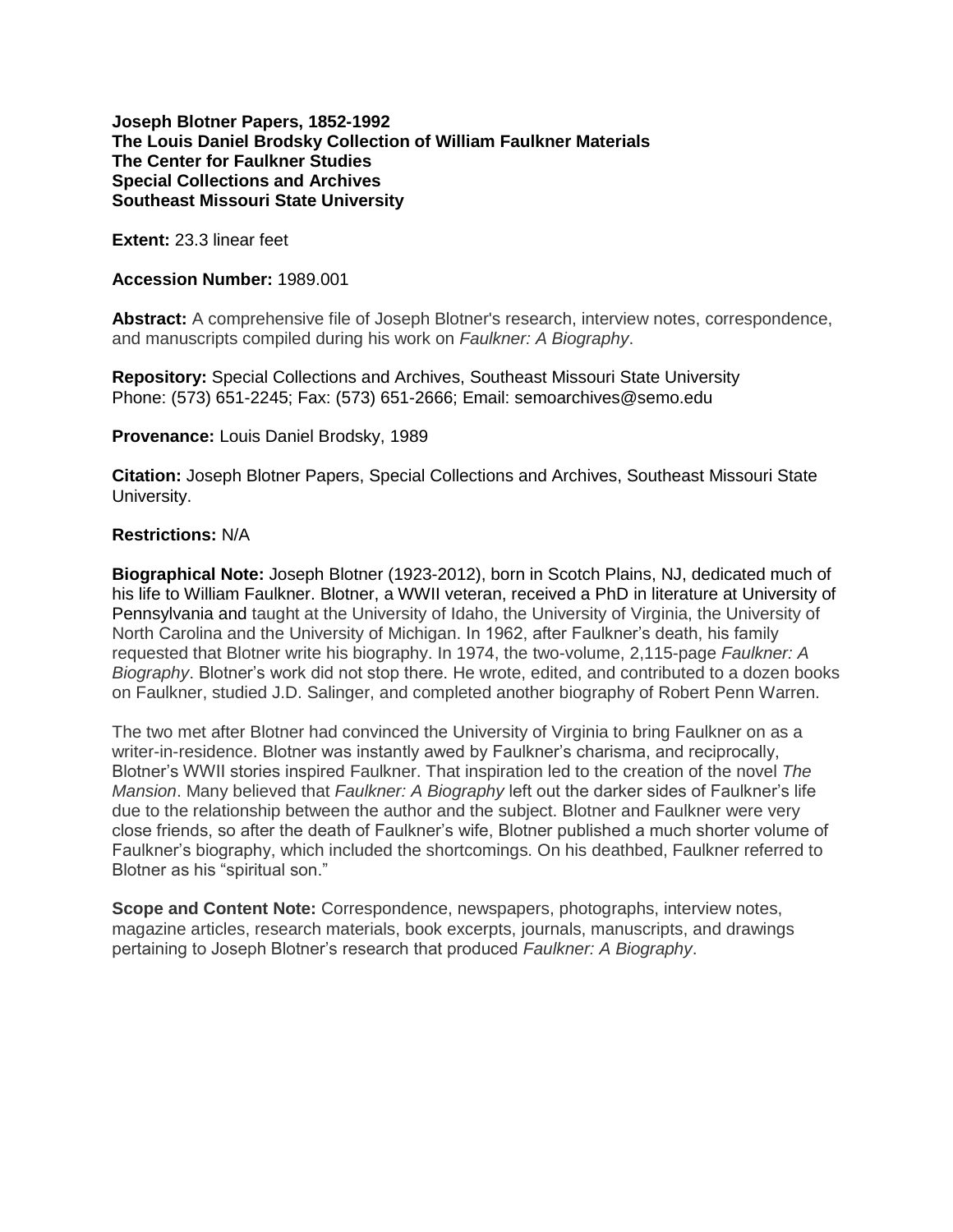# **Joseph Blotner Papers, 1852-1992 The Louis Daniel Brodsky Collection of William Faulkner Materials The Center for Faulkner Studies Special Collections and Archives Southeast Missouri State University**

# **Shelf 1**

# Box 2100:

- 001 Colonel William C. Falkner Correspondence, November 24, 1964 March 12, 1984
- 002 Colonel William C. Falkner Misc Research Material, 1852 March 30 1984
- 003 Colonel William C. Falkner Articles & Book CHPS, c. 1900 c. 1969
- 004 Colonel William C. Falkner Newspaper Clippings, March 7, 1937 October 7, 1984
- 005 Maud Butler Falkner Interview Notes, August 19, 1964 November 18, 1966
- 006 Maud Butler Falkner Misc Research Material, 1944-1950
- 007 John Wesley Thompson, Justiana Word Interview notes, undated
- 008 John Wesley Thompson, Justiana Word Correspondence, September 27 29, 1966
- 009 John Wesley Thompson, Justiana Word Misc. Research Material, undated.
- 010 William Boozer Correspondence (to) January 10, 1966 August 30, 1984
- 011 William Boozer Correspondence (from) November 29, 1965 October 10, 1987
- 012 William Boozer Newspaper Clippings, November 26, 1945 February 23, 1975
- 013 William Boozer Misc. Research Material, 1966
- 014 Malcolm Cowley Correspondence (from) November 27, 1947 December 8, 1987
- 015 Malcolm Cowley Correspondence (to) October 24, 1964 August 24, 1981
- 016 Malcolm Cowley Interview Notes and Misc. Research Material July 29, 1964
- 017 Robert X. Williams, Sallie Murry Williams, Aunt Tee Correspondence (to), August 24, 1964 May 7, 1974
- 018 Robert X. Williams, Sallie Murray Williams, Aunt Tee Correspondence (from) April 14, 1965 c. 1974

019 - Robert X. Williams, Sallie Murray Williams, Aunt Tee Interview Notes, August 19, 1964 - November 25, 1965

020 - Bitterweeds, Malcolm Franklin Correspondence, November 27, 1979

021 - Bitterweeds, Malcolm Franklin Articles, Book Chapters and Newspaper Clippings, c. 1977 - November 4, 1980

022 - Bitterweeds, Malcolm Franklin Misc. Research Materials, undated

- 023 Malcolm A. Franklin and Judge Franklin Correspondence (to), May 20, 1965 September 3, 1976
- 024 Malcolm A. Franklin and Judge Franklin Correspondence (from), February 9, 1966 July 25, 1976

025 - Malcolm A. Franklin and Judge Franklin Interview Notes, October 10, 1964 - September 26, 1966

026 - Malcolm A. Franklin and Judge Franklin Magazine Articles and Newspaper Clippings, October 7, 1971 – c. 1972

027 - Malcolm A. Franklin and Judge Franklin Misc. Research Materials, 1965

# Box 2101:

- 001 Colonel William C. Falkner Interview Notes, December 9, 1964 August 16, 1974
- 002 Howard Duvall Correspondence (From J.B.), October 15, 1974 February 2, 1979
- 003 Howard Duvall Correspondence (To J.B.), January 9, 1974 June 15, 1977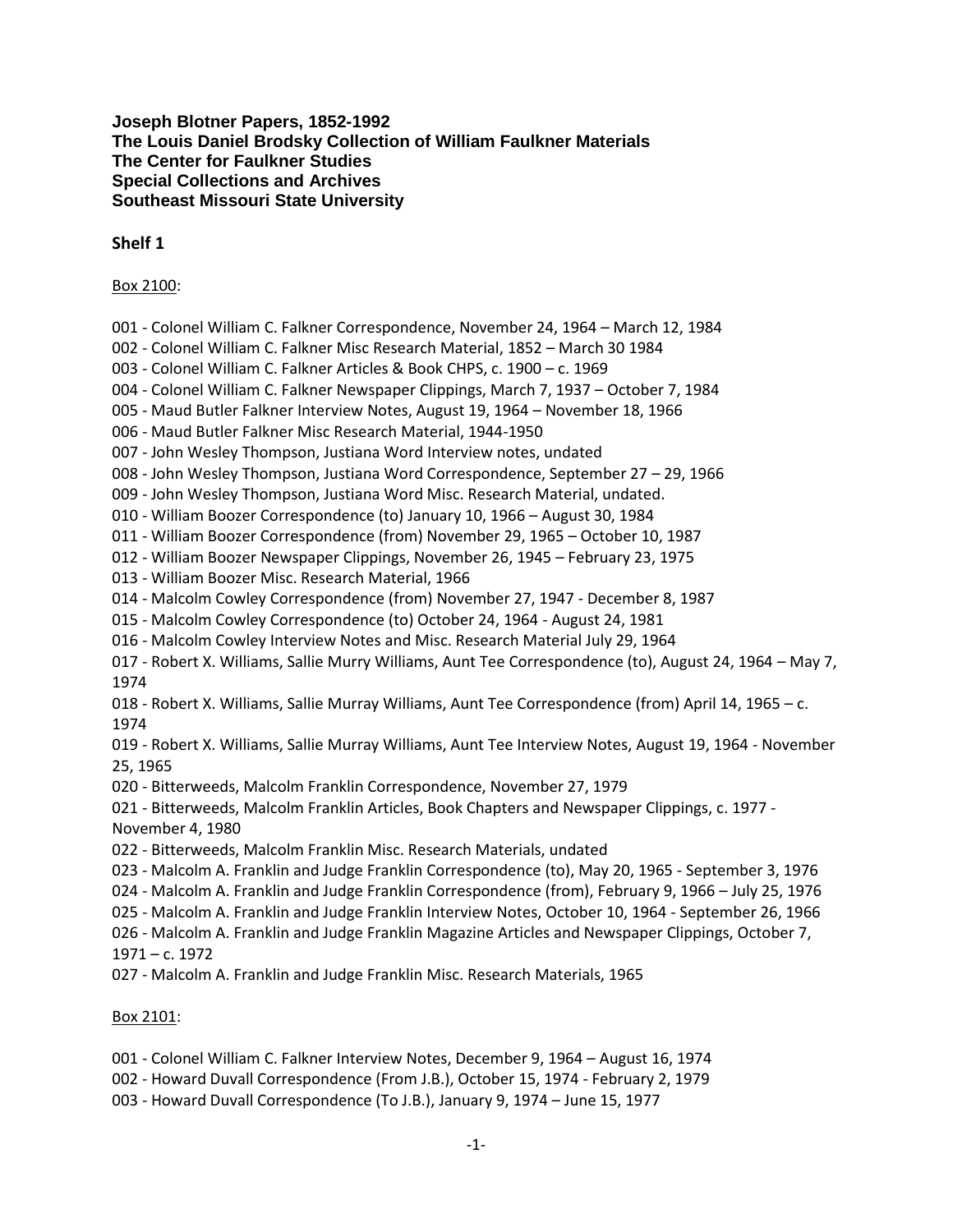004 - Howard Duvall Misc. Research Materials, 1940

005 - Mrs. Walter McLean Jr. Book Photocopies and Newspaper Clippings, January 8, 1968 - October 1976

- 006 Mrs. Walter McLean Jr. Misc. Research Materials, March 5 8, 1965
- 007 A. I. Bezzerides Correspondence (TO), May 17, 1965 May 31, 1980
- 008 A. I. Bezzerides Correspondence (FROM), May 17, 1966 June 5, 1980
- 009 A. I. Bezzerides Misc. Research Materials, June 8, 1966 July 31, 1975
- 010 Colonel Cofield Correspondence, July 26, 1972
- 011 Judge J W T Falkner II Misc. Research Materials, undated
- 012 Judge J W T Falkner II Interview Notes, December 30, 1964 November 18, 1966
- 013 Colonel Cofield Misc. Research Materials, undated
- 014 Genealogy Interview Notes, December 8, 1950 November 7, 1981
- 015 Genealogy Correspondence, March 15, 1966 November 7, 1981
- 016 Genealogy Articles and Books Chapters, c. 1910 c. 1975
- 017 Genealogy Misc. Research Materials, 1968
- 018 Henry Falkner Correspondence, April 14, 1983 April 8, 1984
- 019 Phil Stone, Emily Whitehurst Stone Correspondence (FROM J.B.), June 25, 1965 November 15, 1978
- 020 Phil Stone, Emily Whitehurst Stone Correspondence (TO J.B.), March 30, 1965 November 7, 1984
- 021 Phil Stone, Emily Whitehurst Stone Interview Notes, c. 1953 December 29, 1966

022 - Phil Stone, Emily Whitehurst Stone Articles, Book Chapters, and Newspaper Clippings, c. 1965 - February 23, 1967

- 023 Phil Stone, Emily Whitehurst Stone Misc. Research Materials, November 2, 1965, undated
- 024 Colonel John Wesley Thompson Falkner Correspondence, December 5, 1963
- 025 Colonel John Wesley Thompson Falkner Interview Notes, September 10, 1964 November 15, 1966

026 - Colonel John Wesley Thompson Falkner Newspapers Clippings, Book Excerpt, and Document Photocopies, undated

- 027 Colonel John Wesley Thompson Falkner Misc. Research Materials, 1967
- 028 William Fielden Family Correspondence, November 11, 1971 November 22, 1974
- 029 William Fielden Family Interview Notes and Misc. Research Materials, undated
- 030 Major and Mrs. L. E. Oldham, Tochie Newspaper Clippings, May 2 October 17, 1918
- 031 Major and Mrs. L. E. Oldham, Tochie Interview Notes, March 21, 1965 November 17, 1967
- 032 Major and Mrs. L. E. Oldham, Tochie Misc. Research Materials, undated
- 033 Henry Falkner Articles and Book Chapters, undated
- 034 Henry Falkner Misc. Research Materials, March 24 June 23, 1983, undated

#### Box 2102:

001 - Estelle Oldham Faulkner Correspondence, c. 1957 – October 31, 2005

002 - Estelle Oldham Faulkner Interview Notes, December 9, 1964 – March 28, 1965

003 - Estelle Oldham Faulkner Newspaper Clippings, April 20, 1972 – August 20, 1991

004 - Estelle Oldham Faulkner Misc. Research Materials, October 1964 – April 29, 1968

005 - John(ny) W. T. Faulkner III, Jimmy Faulkner, Chooky Correspondence (TO), March 8, 1965 – May 7, 1974

006 - John(ny) W. T. Faulkner III, Jimmy Faulkner, Chooky Correspondence (FROM) July 29, 1966 - September 13, 1974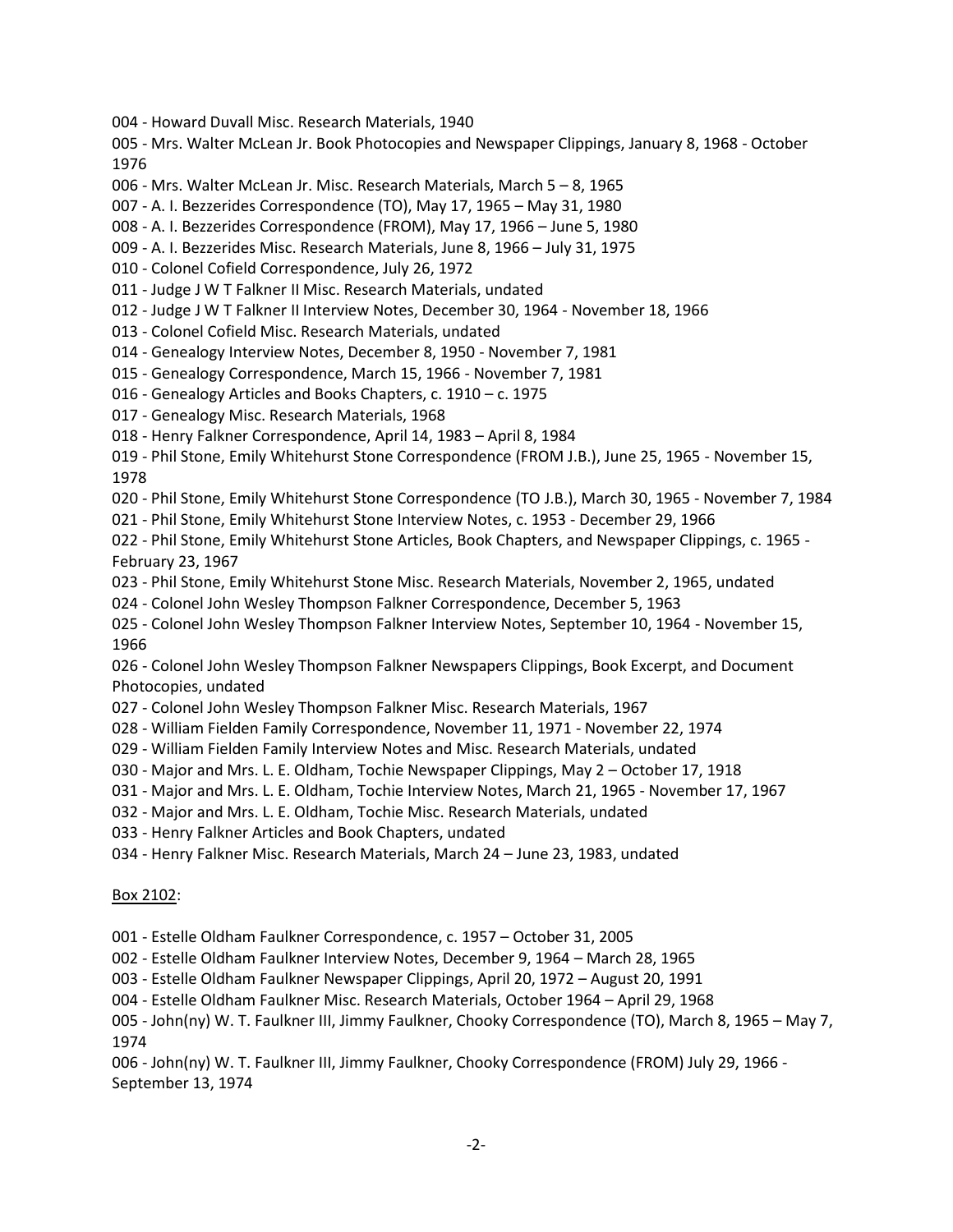007 - John(ny) W. T. Faulkner III, Jimmy Faulkner, Chooky Newspaper Clippings, November 8, 1950 – February 3, 1976

008 - John(ny) W. T. Faulkner III, Jimmy Faulkner, Chooky Interview Notes, August 1963 – November 15, 1966

009 - John(ny) W. T. Faulkner III, Jimmy Faulkner, Chooky Misc. Research Materials, undated

- 010 Murry C. Falkner Correspondence November 30, 1966, undated
- 011 Murry C. Falkner Interview Notes, c. 1953 August 9, 1982
- 012 Murry C. Falkner Newspaper Clippings and Book Excerpts, November 12, 1896
- 013 Murry C. Falkner Misc. Research Materials, undated
- 014 Murry C. Falkner Jr Correspondence (TO), March 20, 1965 June 22, 1974

015 - Murry C. Falkner Jr. Correspondence (FROM), March 17, 1965 – June 2, 1974

016 - Murry C. Falkner Jr. Interview Notes, November 27, 1964 - November 23, 1965

017 - Murry C. Falkner Jr. Newspaper Clippings, January 28, 1965 – June 17, 1973

018 - Murry C Falkner Jr. Misc. Research Materials, October 30, 1967 – March 31, 1972, undated

019 - Young Dean Falkner, Louise [Dean & Larry Wells] Correspondence (FROM J. B.), August 24, 1964 - September 2, 1982

020 - Young Dean Falkner, Louise [Dean & Larry Wells] Correspondence (TO J.B.), November 11, 1964 – c. 1982

021 - Young Dean Falkner, Louise [Dean & Larry Wells] Interview notes, October 27, 1964 – March 18, 1965

022 - Young Dean Falkner, Louise [Dean & Larry Wells] Articles and Newspaper Clippings, September 27, 1980 - September 6, 1981

023 - Young Dean Falkner, Louise [Dean & Larry Wells] Misc. Research Materials, October 10, 1980, undated

024 - Shelby Foote Correspondence (TO), February 24, 1965 – August 23, 1979

- 025 Shelby Foote Correspondence (FROM), October 31, 1964 February 29, 1988
- 026 Shelby Foote Newspaper Clippings, March 17, 1985
- 027 Morton Goldman Correspondence (TO), May 4, 1964 June 28, 1972
- 028 Morton Goldman Correspondence (FROM), April 5, 1965 June 20, 1972
- 029 Morton Goldman Interview Notes, February 21, 1967
- 030 Michel Gresset Correspondence (TO), January 12, 1966 August 29, 1984
- 031 Michel Gresset Correspondence (FROM), November 16, 1965 May 12, 1986
- 032 Michel Gresset Misc. Research Materials, October, 1964 March 6, 1980

033 - Stephen Longstreet Misc. Research Materials, November 5, 1964 - October 2, 1966

- 034 Stephen Longstreet Correspondence (TO), May 11, 1964 July 10, 1966
- 035 Stephen Longstreet Correspondence (FROM), May 4, 1964 May 14, 1966
- 036 Stephen Longstreet Interview Notes, June 8, 1965 June 12, 1966

## Box 2103:

- 001 Else Jonsson Correspondence (TO) March 2, 1964 August 29, 1984
- 002 Else Jonsson Correspondence (FROM) March 5, 1964 October 6, 1984
- 003 Else Jonsson Interview Notes March 25-27, 1964
- 004 Else Jonsson Misc. Research Materials, April 19, 1974
- 005 Jim Meriwether Correspondence (TO), June 12, 1957 November 25, 1983
- 006 Jim Meriwether Correspondence (FROM), February 2, 1964 August 24, 1992
- 007 Jim Meriwether Misc. Research Materials, December 27, 1981 September 1982
- 008 Dorothy Zollicoffer Oldham Correspondence (TO), August 5, 1964 April 26, 1968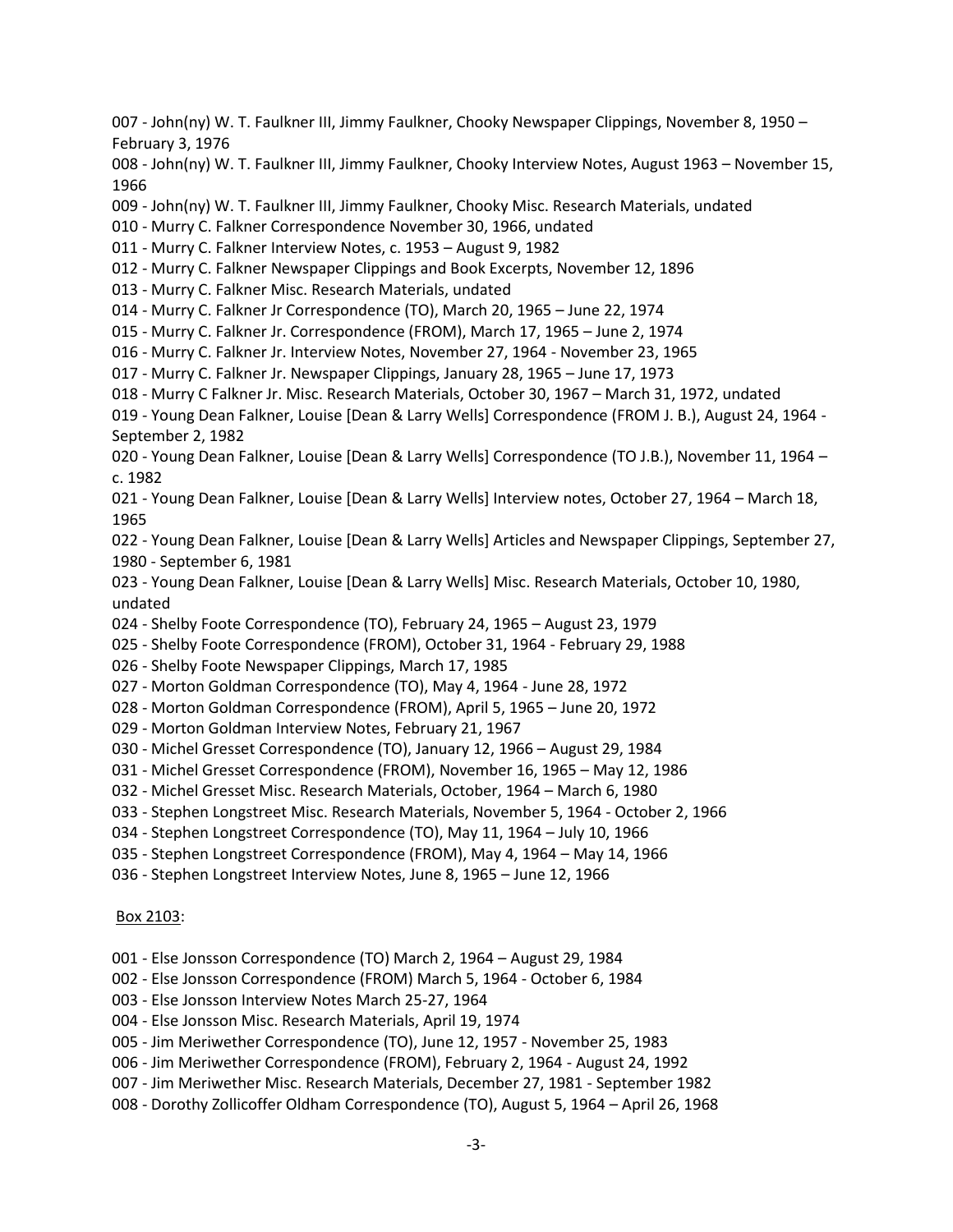009 - Dorothy Zollicoffer Oldham Correspondence (FROM), March 2, 1965 – January 17, 1966

010 - Dorothy Zollicoffer Oldham Interview Notes and Misc. Research Materials, April 9, 1967 - December 12, 1968

- 011 William Faulkner Illness Medical History Correspondence, September 8, 1953 February 4, 1966
- 012 William Faulkner Illness Medical History Interview Notes (A to J), c. 1964 April 29, 1968

013 - William Faulkner Illness Medical History Interview Notes (H to Z), September 18, 1952 – August 25, 1969

014 - William Faulkner Illness Medical History Newspaper Clippings, Notes, and Misc. Research Materials, March 24, 1953 – August 5, 1965, undated

- 015 Lyman Family Correspondence, January 16, 1965 February 10, 1983
- 016 Lyman Family Interview Notes, March 30 June 19, 1965
- 017 Meta Rebner Correspondence, August 20, 1974 December 8, 1976
- 018 Meta Rebner Newspaper Clippings and Misc. Research Material, December 12, 1976 July 4, 1984
- 019 Jo Pagano Correspondence (FROM J.B.), April 11, 1966 May 31, 1980
- 020 Jo Pagano Correspondence (TO J.B.), April 23, 1966 June 2, 1980
- 021 Jo Pagano Interview Notes, June 4 9, 1966
- 022 Jo Pagano Misc. Research Materials, January 17, 1970 December 28, 1977, undated

## Box 2104:

001 - Michael Millgate Correspondence (TO), February 23, 1963 – March 31, 1972

- 002 Michael Millgate Correspondence (FROM), April 19, 1964 August 6, 1977
- 003 Leon Picon Correspondence, January 2, 1966 c. 1977
- 004 Jean Vanden Heuvel [Jean Stein] Correspondence (TO), December 17, 1975 June 3, 1983
- 005 Jean Vanden Heuvel [Jean Stein] Correspondence (FROM), December 27, 1966 May 26, 1983
- 006 Jean Vanden Heuvel [Jean Stein] Interview Notes 1964, November 10.

007 - Jean Vanden Heuvel [Jean Stein] Misc. Research Materials, February 8, 1969 – June 7, 1970, undated

- 008 Ruth Ford Correspondence (TO), January 16, 1965 July 11, 1979
- 009 Ruth Ford Interview Notes, February 7, 1960 December 30, 1964
- 010 Ruth Ford Correspondence (FROM), October 29, 1964 June 23, 1986
- 011 Ruth Ford Misc. Research Materials, July 1967, undated
- 012 One Vol WF Editing and Production Correspondence, November 15, 1982 November 9, 1983
- 013 One Vol WF Editing and Production Photocopies of Photographs, undated
- 014 One Vol WF Editing and Production Misc. Research Materials, undated
- 015 WF Stories and Lectures Rackham Correspondence, November 23, 1973 November 29, 1979
- 016 WF Stories and Lectures Rackham Misc. Research Materials, July 31, 1972 June 30, 1980
- 017 Patrick Samway Correspondence (TO), January 3, 1972 February 12, 1983
- 018 Patrick Samway Correspondence (FROM), January 3, 1972 February 27, 1983
- 019 Copies of Reviews c. 1974

## Box 2105:

- 001 One Vol WF Biography Correspondence (TO J.B.), May 30, 1978 January 2, 1985
- 002 One Vol WF Biography Correspondence (FROM J.B.), June 18, 1975 November 18, 1984
- 003 One Vol WF Biography Photocopies of Letter (FROM W. Faulkner), October 19, 1930 c. 1948
- 004 One Vol WF Biography Misc. Research Materials, c. 1970 May17, 1983, undated
- 005 Copies of Reviews, c. 1973 July 29 1974, undated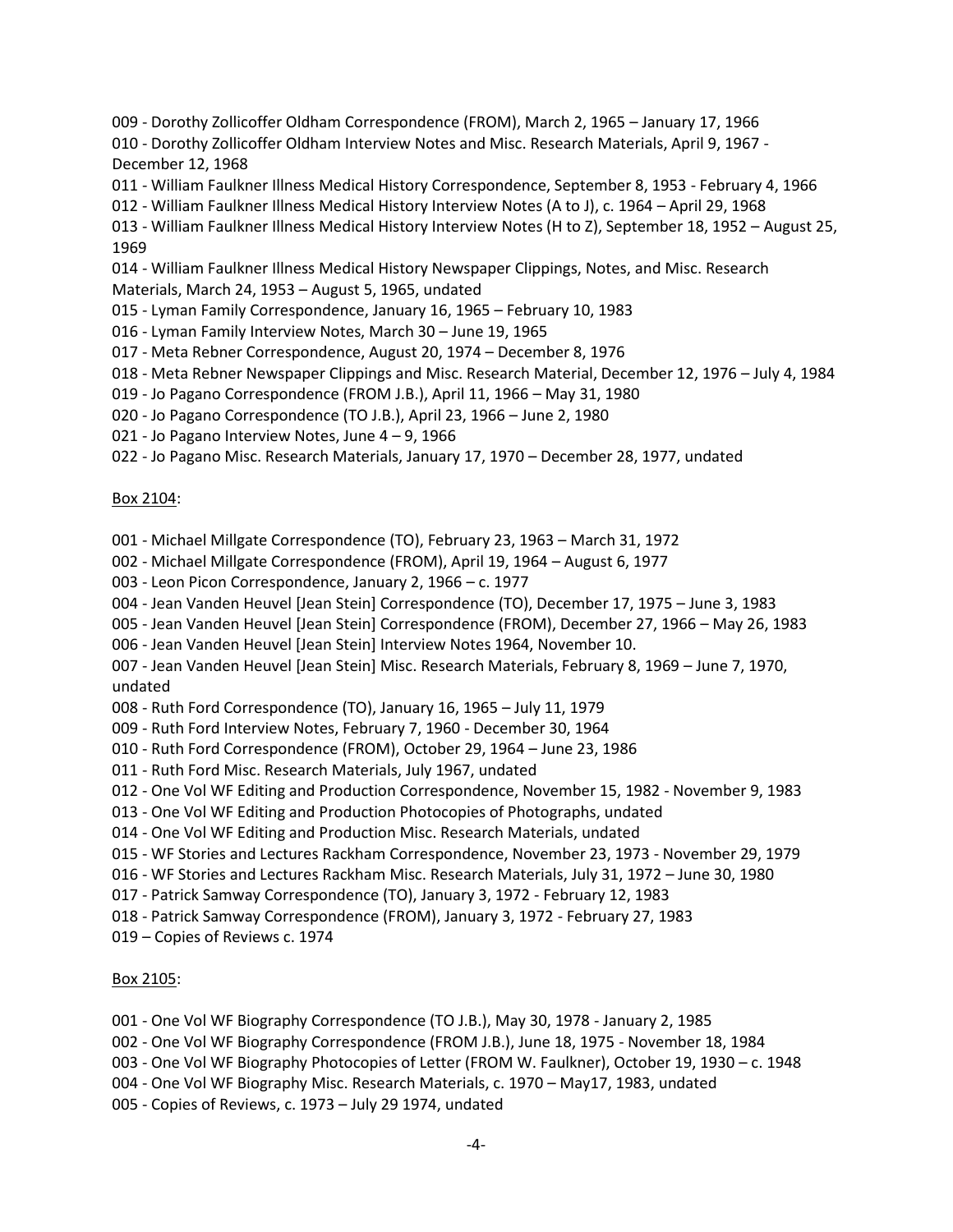006 - William Faulkner Short Stories Correspondence (TO J.B.), December 21, 1976 - February 29, 1980

007 - William Faulkner Short Stories Correspondence (FROM J.B., November 15, 1976 - February 18, 1980

008 - William Faulkner Short Stories Notes and Misc. Research Materials, June 6, 1978 - October 17, 1979, undated

009 - Ben Wasson Correspondence (TO), April 22, 1933 – March 4, 1971

010 - Ben Wasson Correspondence (FROM), March 14, 1965 – June 13, 1967

011 - Ben Wasson Interview Notes, March 28, 1965 – November 29, 1965

012 - Ben Wasson Newspaper Clippings and Misc. Research Materials, June 9, 1968 – May 11, 1982

013 - Material to be Dated or Located Correspondence, September 1931 – July 29, 1969, undated

014 - Material to be Dated or Located Newspaper Clippings and Book Excerpts, October 10, 1985, 016 undated

015 - Material to be Dated or Located Interview Notes, December 30, 1964 - December 29, 1967

- 016 Material to be Dated or Located Misc. Research Materials, undated
- 017 Essay A-K Correspondence, January 11, 1980 March 20, 1986
- 018 Essay A-K Book and Journal; Excerpts and Photocopies, c. 1929 c. 1987, undated
- 019 Essays A-K Magazine Articles and Reviews, c. 1925 c. 1974
- 020 Essays A-K Misc. Research Materials, c. 1975 c. 1985, undated

# **Shelf 2**

# Box 2106:

- 001 Essays M-Z Correspondence, April 30, 1945 December 27, 1985
- 002 Essays M-Z Interview (Evelyn Harter Glick), c. 1979
- 003 Essays M-Z Publications, Book Excerpts, Journals and Offprint, June 1956 c. 1986
- 004 Essays W.F. Book Reviews, undated
- 005 Essays M-Z Misc. Research Materials, October 15, 1959 October 1972
- 006 Selected Letters of W. F. Correspondence (TO J.B.), April 9, 1974 March 17, 1981
- 007 Selected Letters of W.F. Correspondence (FROM J.B.), August 28, 1973 November 27, 1981
- 008 Selected Letter of W. F. Notes and Misc. Research Materials, 1974-1978, undated
- 009 Untitled I Act Play for Marionettes, January 21 December 6, 1977
- 010 The Mansion Correspondence, March 13, 1958 December 9, 1959, undated
- 011 The Mansion Interview Notes, November 14, 1964 April 26, 1967
- 012 The Mansion Newspaper Clippings, November 15 December, 1959
- 013 The Mansion Misc. Research Material, May 18, 1958 July 7, 1959, undated

# Box 2107:

001 - Editing and Permissions: One Volume W.F. Correspondence (TO J.B.), December 11, 1981 - January 12, 1984

002 - Editing and Permissions: One Volume W.F. Correspondence (FROM J.B.), December 17, 1981 - January 31, 1984

003 - Editing and Permissions: One Volume W.F. Correspondence Misc. Research Materials, January 29 - October 25, 1983, undated

- 004 Mayday Correspondence, September 2 13, 1977
- 005 Mayday Misc. Research Materials, undated
- 006 Mayday Book Photocopy and Excerpt, undated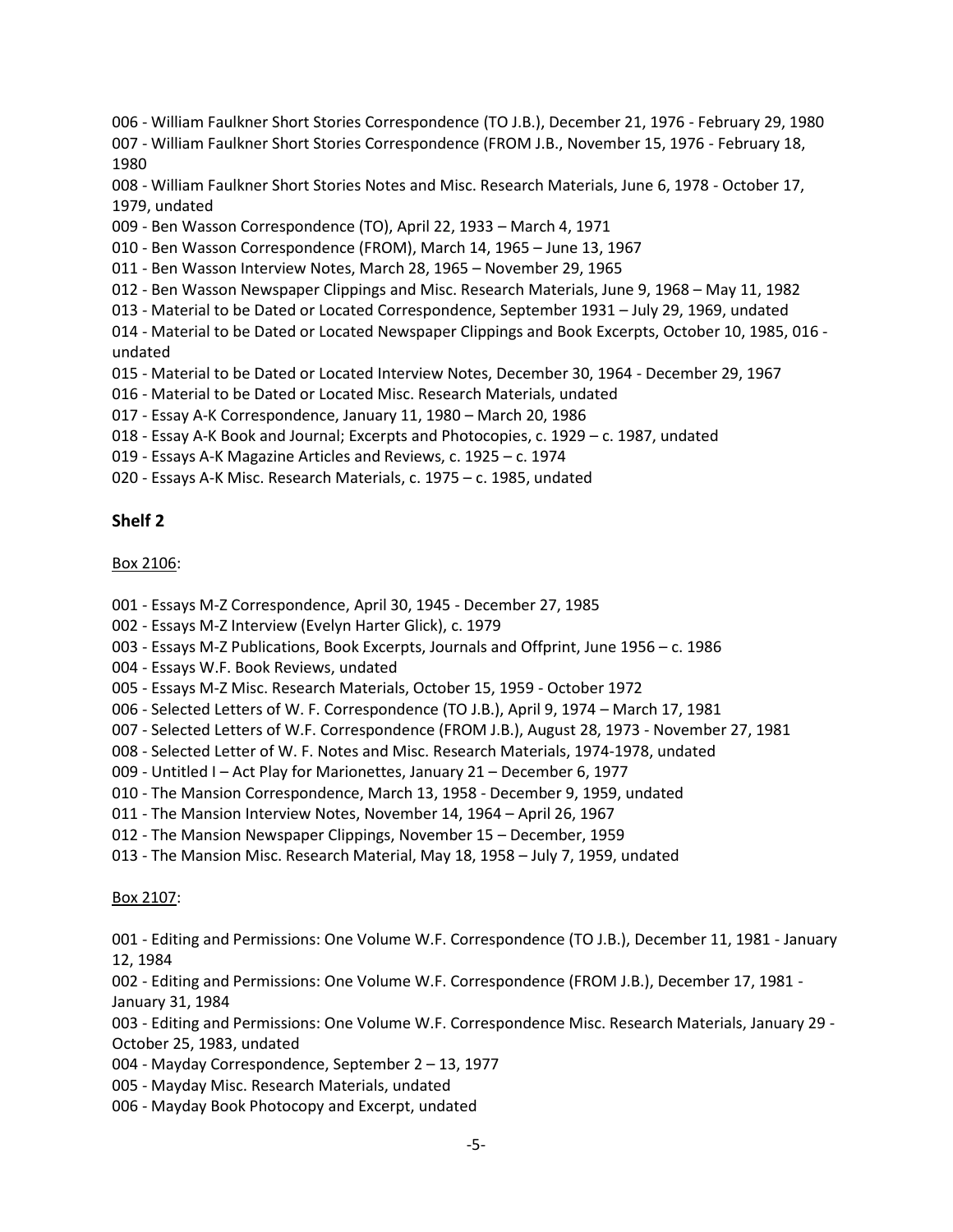- 007 "Mississippi" Interview Notes, October 14, 1967
- 008 "Mississippi" Misc. Research Materials, undated
- 009 "Mississippi" Correspondence, January 30, 1953
- 010 Miss Zilphia Gant Misc. Research Materials, c. 1932 c. 1962
- 011 "Moonlight" Misc. Research Materials, undated
- 012 "Morningstar" Misc. Research Materials, June 18, 1948
- 013 Mosquitoes Correspondence c. 1927
- 014 Mosquitoes Interview Notes, January 22, 1965 January 17, 1966
- 015 Mosquitoes Misc. Research Materials, undated
- 016 Gertrude Stegbauer Correspondence, November 2, 1984 August 5, 1985
- 017 Gertrude Stegbauer Misc. Research Materials, 1984-undated
- 018 "Mr. Acarius" Correspondence, August 24 December 21, 1965
- 019 "Mr. Acarius" Interview Notes, April 20 July, 1965
- 020 "Mr. Acarius" Misc. Research Materials, undated
- 021 Mountain Victory Misc. Research Material, undated
- 022 Notes on a Horse Thief Correspondence, October 10, 1947 April 7, 1948
- 023 Mule in the Yard Misc. Research Materials, undated
- 024 Notes on a Horse Thief Interview Notes, March 28 November 29, 1965
- 025 Notes on a Horse Thief Misc. Research Materials, c. 1951
- 026 "The Old People" Misc. Research Materials, undated
- 027 Once aboard the Lugger Misc. Research Materials, 1932, undated
- 028 "On Fear" Harper's Correspondence and Misc. Research Materials, February 8 June, 1956
- 029 "Pantaloon in Black" Misc. Research Materials, undated
- 030 "Peter"; "NY [Unreadable]"; "Don Giovanni" Misc. Research Materials, undated
- 031 "Pennsylvania Station" Misc. Research Materials, undated
- 032 The Portable Faulkner Correspondence and Misc. Research Materials, April 30, 1945 -1964
- 033 Pylon Correspondence December 28, 1934 March 25, 1935, undated
- 034 Pylon Interview Notes, February 2, 1965 August 6, 1968
- 035 Pylon Newspaper Clippings, c. 1935 c. 1972
- 036 Pylon Book Excerpts and Photocopies, undated
- 037 Pylon WF Book Draft Manuscript Photocopy, undated
- 038 Pylon Misc. Research Materials, undated

# Box 2108:

- 001 Race at Morning Correspondence and Misc. Research Materials, September 21, 1954
- 002 Ramey Poems and Drawings "Mississippi Poems" Correspondence (TO J.B.), September 14, 1978 April 20, 1981
- 003 Ramey Poems and Drawings "Mississippi Poems" Correspondence (FROM J.B.), November 10, 1978 - December 27, 1979
- 004 Ramey Poems and Drawings "Mississippi Poems" Drawings, undated
- 005 Ramey Poems and Drawings "Mississippi Poems" Newspaper Clippings, December 21, 1979 January 15, 1982
- 006 Ramey Poems and Drawings "Mississippi Poems" Poems October 1924

007 - Ramey Poems and Drawings "Mississippi Poems" Misc. Research Materials and Interview Note, December 30, 1966, undated

- 008 "Red Leaves" Misc. Research Materials and Interview Note, undated
- 009 Requiem for a Nun (Book) Correspondence March 22, 1950 July 17, 1951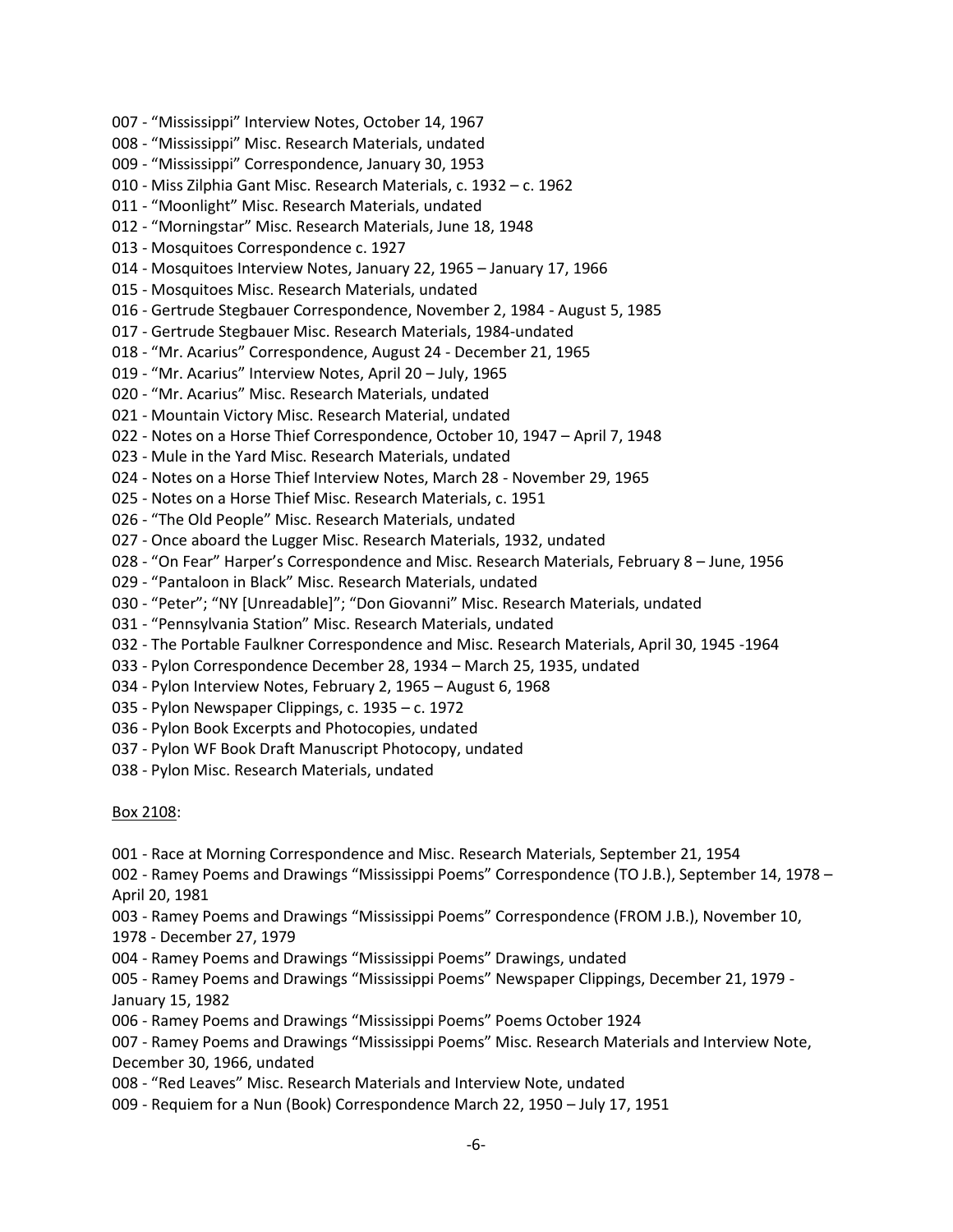- 010 Requiem for a Nun (Book) Misc. Research Materials, undated
- 011 Requiem for a Nun (Book) Interview Notes, August 1963 August 1968
- 012 Requiem for a Nun (Play) Correspondence, July 11, 1951 March 4, 1959
- 013 Requiem for a Nun (Play) Interview Notes, November 13, 1964 December 28, 1968

014 - Requiem for a Nun (Play) Newspaper Photocopies and Clippings, September 29, 1957 - February 8, 1959

- 015 Requiem for a Nun (Play) Misc. Research Materials, undated
- 016 "A Rose for Emily" Interview Notes and Misc. Research Materials, April 23, 1965, undated
- 017 "Rose of Lebanon" and "A Return" Correspondence and Misc. Research Materials, November 9,
- 1930 November 2, 1938, undated
- 018 The Reivers Correspondence, June 28, 1960 April 6, 1962
- 019 The Reivers Interview Notes, December 27, 1964 December 30, 1966
- 020 The Reivers Newspaper Clippings and Book Reviews, June 3, 1962 March 14, 1968
- 021 The Reivers Misc. Research Materials, undated

022 - Salamagundi and Contempo Correspondence and Misc. Research Material, January 15, 1932 - November 15, 1967

- 023 Sanctuary Misc. Research Material, undated
- 024 Sanctuary Newspaper Clippings, February 8, 1925 October 9, 1979
- 025 Sanctuary Book Excerpts and Magazine Photocopies, c. 1956 c. 1958, undated
- 026 Sanctuary Correspondence, November 25, 1931 February 18, 1979
- 027 Sanctuary Interview Notes, November 10, 1964 –June 18, 1968

#### Box 2109:

001 - "Sepulture South" Correspondence, Interview Notes, and Misc. Research Material, September 29, 1954 - February 24, 1967

- 002 "Shall Not Perish" Correspondence and Misc. Research Materials, May 18 June 4, 1942
- 003 Sherwood Anderson and Other Famous Creoles Misc. Research Material, undated
- 004 "Shingles for the Lord" Correspondence, Interview Notes, and Misc. Research Materials, February

11 – March 15, 1943

- 005 "Smoke" Misc. Research Materials, undated
- 006 "Snow" Misc. Research Materials, undated
- 007 Soldier's Pay Interview Notes, March 18, 1965 November 18, 1967
- 008 Soldier's Pay Newspaper Clippings and Book Photocopy Excerpts, August 14, 1925 May 14, 1981
- 009 Soldier's Pay Misc. Research Materials, undated
- 010 The Sound and the Fury II Book Excerpts and Newspaper Clippings, c. 1960 June 19, 1987
- 011 The Sound and the Fury II Correspondence, May 29, 1974 May 5, 1983
- 012 The Sound and the Fury II Interview Notes, November 10 16, 1964
- 013 The Sound and the Fury Interview Note, February 3, 1965 January 17, 1967
- 014 The Sound and the Fury Misc. Research Materials, February 18, 1929 February 24, 1967, undated
- 015 The Sound and the Fury II Misc. Research Materials, undated
- 016 The Sound and the fury Newspaper Clippings and Book Excerpts, August 22, 1954 July 20, 1988, undated
- 017 The Sound and the Fury Correspondence, February 15, 1929 November 21, 1966
- 018 "Snow" Correspondence, April 15 July 22, 1942
- 019 Snopes Misc. Research Materials, undated
- 020 Snopes Correspondence, December 15, 1938 August 2, 1961
- 021 Satoris Book Excerpts, Photocopies and Newspaper Clippings, c. 1928 September 3, 1973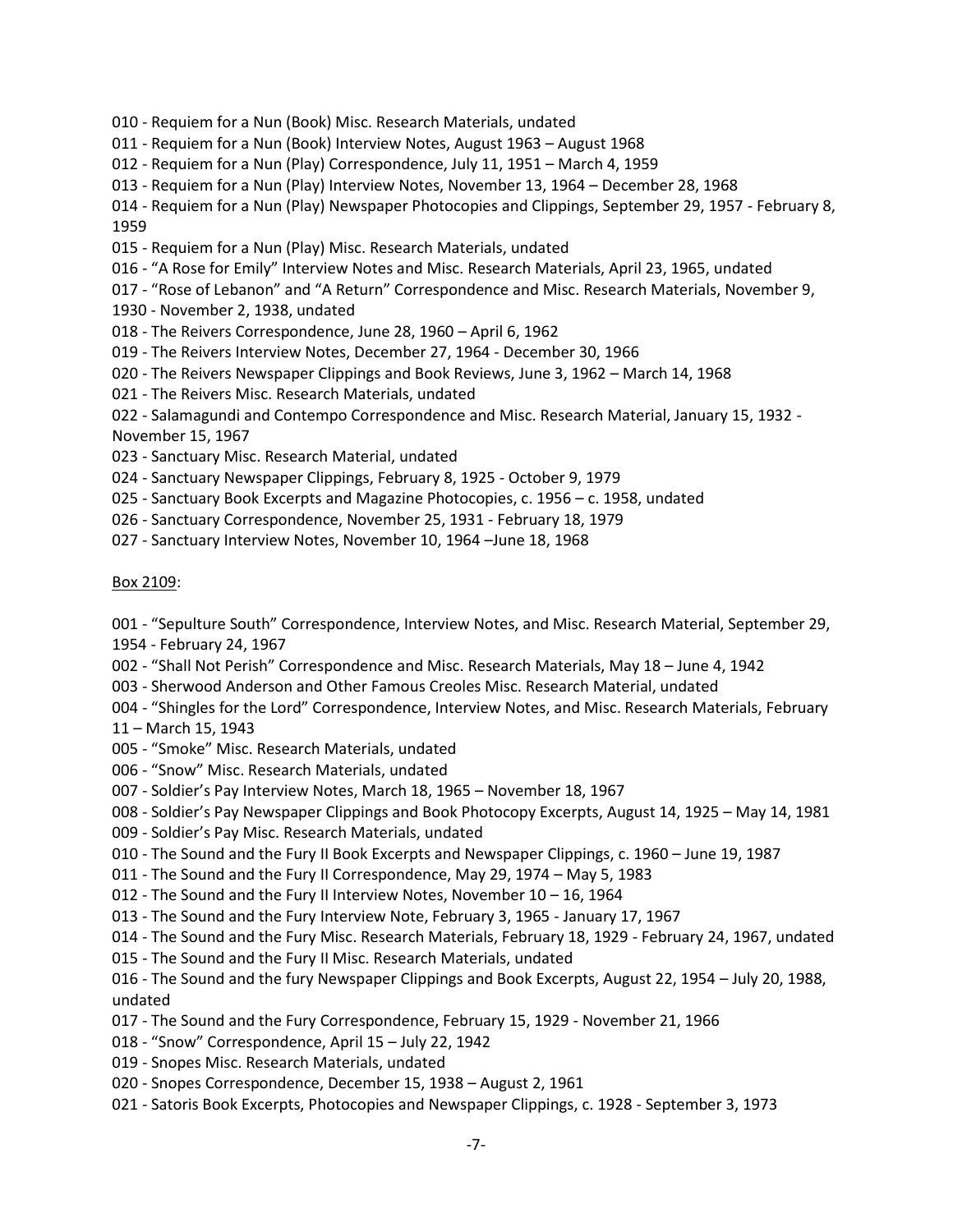- 022 Satoris Interview Notes, February 23, 1965 April 20, 1968
- 023 Satoris Correspondence, July 23, 1927 April 15, 1929, undated
- 024 Satoris Misc. Research Materials, 1969, undated

### Box 2110:

- 001 "Idyll in the desert" Correspondence and Note, November 20 December 8, 1931
- 002 Father Abraham Misc. Research Materials, undated
- 003 The Faulkner Reader Newspaper Clippings, April 1 July 11, 1954
- 004 "Fire and the Hearth"; "An Absolution"; "Apotheosis" Misc. Research Materials, undated
- 005 "Fool about the Horse" Misc. Research Materials, undated
- 006 "Frankie" Misc. Research Material, undated
- 007 "A Fox Hunt" Misc. Research Materials, undated
- 008 "A Ghost Story" Correspondence, October 16 November 1, 1970
- 009 "A Ghost Story" Misc. Research Materials, undated
- 010 "Go Down, Moses" Misc. Research Materials, undated
- 011 "Go Down, Moses" Misc. Research Materials, undated
- 012 Go Down Moses Newspaper Clippings and Book Excerpts, November 24, 1932 November 12, 1978, undated
- 013 Go Down Moses Interview Notes, September 11, 1964 December 2, 1965
- 014 Go Down Moses Correspondence, July 26, 1940 April 13, 1949
- 015 Gold, a Point of Law Misc. Research Materials, undated
- 016 "The Golden Book" Misc. Research Materials, undated
- 017 "Golden Land" Correspondence and Misc. Research Material, January 23, 1935
- 018 "The Graduation Dress" Correspondence, Interview Note and Misc. Research Material, November 3, 1960 - August 22, 1965
- 019 A Green Bough Correspondence, Interview Notes, and Misc. Research Materials, December 30,
- 1966 January 24, 1968, undated
- 020 The Hamlet Interview Notes, March 27, 1965 August 6, 1968
- 021 The Hamlet Correspondence December 23, 1932 May 17, 1961
- 022 The Hamlet Misc. Research Materials, undated
- 023 The Hamlet Newspaper Clippings and Book Excerpts, 1940; undated
- 024 "The Husbandman" Misc. Research Material, November 11, 1942
- 025 "The Hill" Misc. Research Materials, 1975; undated
- 026 Intruder in the Dust Correspondence, February 1, 1948 April 23, 1969
- 027 Intruder in the Dust Interview Notes, November 16, 1964 August 20, 1968
- 028 Intruder in the Dust Newspaper Clippings, September 19, 1935 June 10, 1983
- 029 Intruder in the Dust Misc. Research Materials, undated

#### Box 2460:

- 001 "A Justice" W. 12 1930? In these 13 1931, Misc. Research Materials, undated
- 002 "Knights Gambit" Correspondence, January 29 November 14, 1949, undated
- 003 "Knights Gambit" Interview Notes, November 20, 1965 June 9, 1966
- 004 "Knights Gambit" Misc. Research Materials, undated
- 005 Helen: A Courtship Misc. Research Materials, undated
- 006 The Leg Misc. Research Materials, undated
- 007 "Landing in Luck" Newspaper Clippings, November 27, 1919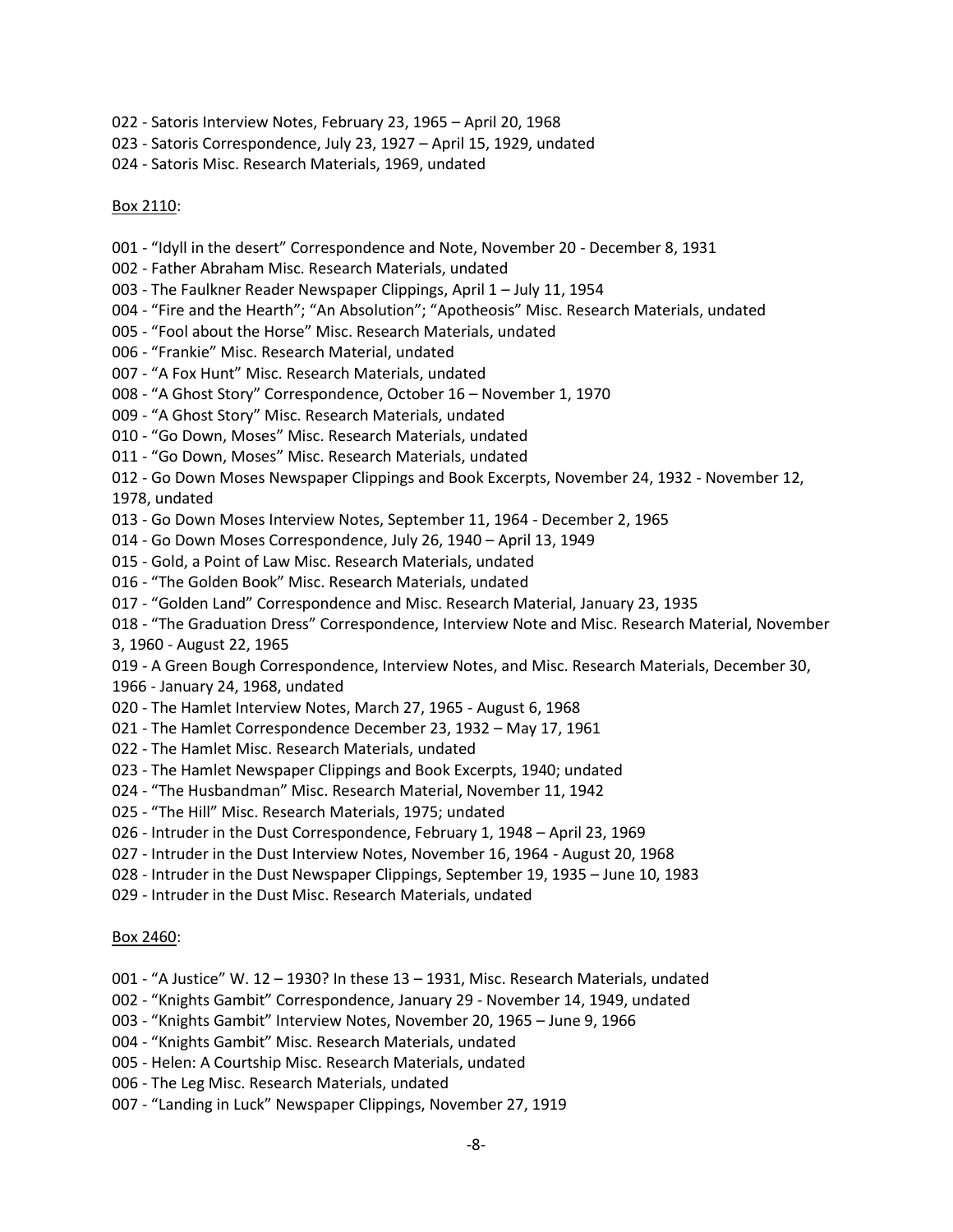008 - Light in August Correspondence, April 2, 1932 – January 7, 1987

009 - Light in August Interview Notes, November 15, 1964 - February 11, 1967

010 - Light in August Newspaper Clippings and Book Excerpts, October 9, 1932 – April 1974, undated

011 - Light in August Misc. Research Materials, undated

012 - "The Lilacs" Misc. Research Materials, undated

013 - "Literature and War" Misc. Research Material, undated

014 - "Lion" Harper's Misc. Research Material, undated

015 - "Lizards in Jamshyd's Courtyard" Misc. Research Materials, undated

016 - "Lo!" Correspondence and Misc. Research Material, undated

017 - "Love" (Manservant) Correspondence and Misc. Research Material, November 11, 1983, undated

018 - The Marble Faun Correspondence, June 20, 1923 - February 25, 1927

019 - The Marble Faun Interview Notes, March 27, 1965 - December 30, 1966

020 - The Marble Faun Newspaper Clippings, January 9, 1925, undated

021 - The Marble Faun Misc. Research Materials, undated

022 - Marionettes Misc. Research Materials, undated

023 - Faulkner Teaching Notes Correspondence, July 8, 1968 – July 15, 1986

024 - Faulkner Teaching Notes Book Excerpts and Photocopies, undated

025 - Faulkner Teaching Notes Misc. Research Materials, undated

026 - Early Poetry I Correspondence, Newspaper Clippings and Misc. Research Materials, August 17,

1984 - January 27, 1985, undated

# **Shelf 3**

## Box 2461:

001 - Poetry II Interview Note and Misc. Research Materials, December 30, 1966, undated

002 - Things to do and Location Street Interview Notes, fall 1965 – June 11, 1966

003 - Things to do and Location Street Misc. Research Materials, undated

004 - ABC TV Synopsis, 3-1958 Misc. Research Materials, undated

005 - Absalom, Absalom! 1936 Correspondence and Interview Note November 14, 1969

006 - Absalom, Absalom! 1936 Newspaper Clippings and Book Excerpts, December 1955 - January 8, 1972, undated

007 - Absalom, Absalom! 1936 Misc. Research Materials, undated

008 - Absalom, Absalom! II Correspondence June 12, 1936 – March 28, 1988

009 - Absalom, Absalom! II Interview notes, September 29, 1962 - January 24, 1968

010 - Absalom, Absalom! II Book Excerpts and Photocopies, undated

011 - Absalom, Absalom! II Misc. Research Materials, undated

012 - A Dangerous Man 1930 Misc. Research Material, undated

013 - "Adastra" W. 1930? P.4 1931 Misc. Research Material, undated

014 - "A Dead Dancer" 1919? Misc. Research Materials, undated

015 - "Adolescence" 1922? Misc. Research Materials, undated

016 - "All the Dead Pilots" W. 4 – 1931? Interview note and Misc. Research Material, undated

017 - "Afternoon of a Cow" 1947 Correspondence and Interview notes, January 27, 1947 – April 29, 1968

018 - "Afternoon of a Cow" 1947 Misc. Research Materials, undated

019 - "And Now what's to do" 1925 Misc. Research Materials, undated

020 - "Artist at Home" 1931 Misc. Research Material, undated

021 - "L'apres – Midi D'un Faune" 1919 Interview notes, March 27 - November 30, 1965

022 - "L'apres – Midi D'un Faune" 1919 Misc. Research Materials, undated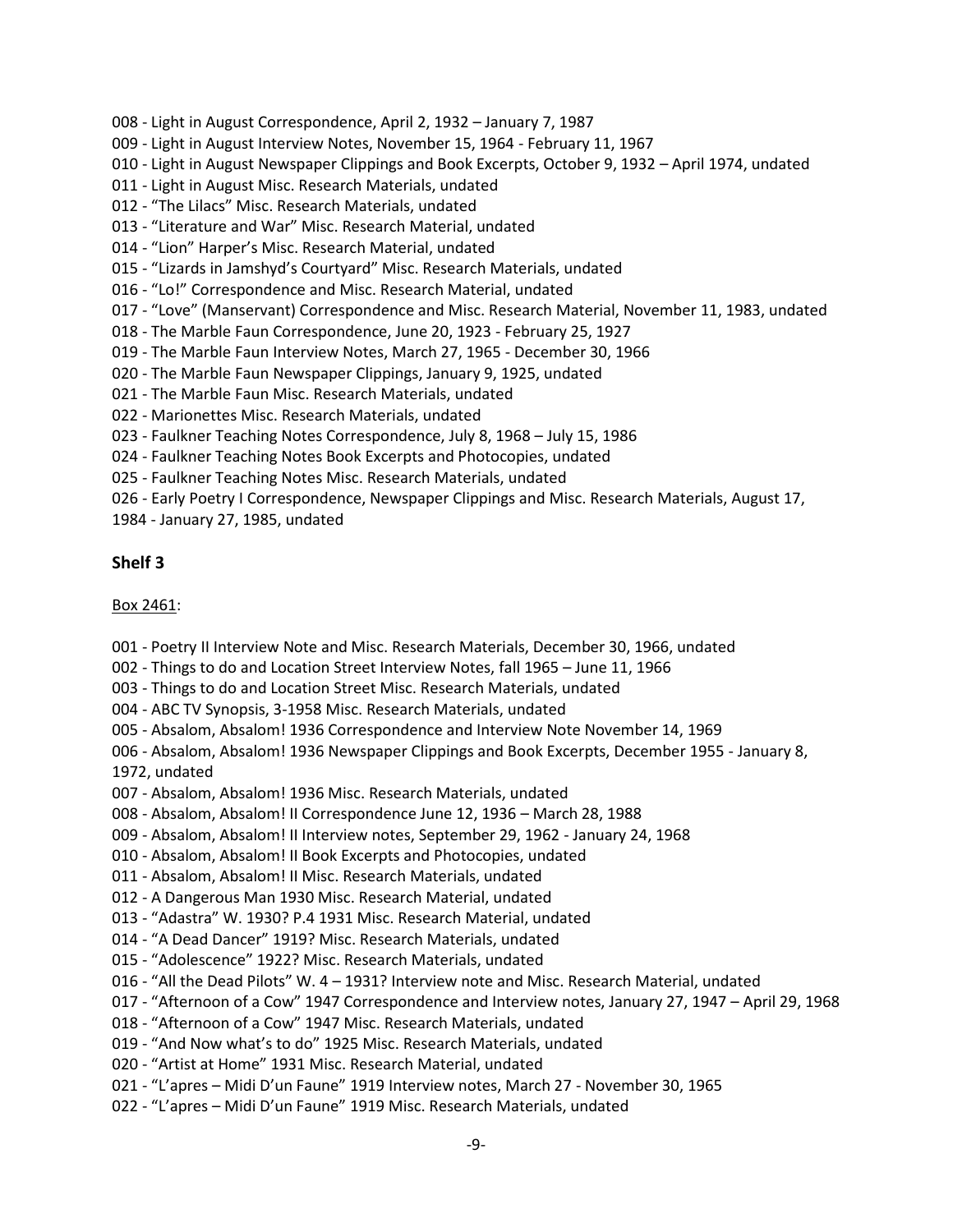023 - As I Lay Dying 1930 Correspondence, November 19, 1956 - February 23, 1965

024 - As I Lay Dying 1930 Interview Notes, May 8, 1957 – February 24, 1967

025 - As I Lay Dying 1930 Newspaper Clippings and Book Excerpts, September 6 – 19, 1986, undated

- 026 As I Lay Dying 1930 Misc. Research Materials, 1979-1983 undated
- 027 "Beyond the Gate" 1930 Correspondence and Misc. Research Material, undated
- 028 "The Big Shot" 1926? Misc. Research Materials, undated
- 029 Big Woods 1955 Correspondence and Interview Notes, February 4, 1955 August 1964

030 - Big Woods 1955 Newspaper Clipping and Misc. Research Material, October 16, 1953 - January 21, 1955, undated

- 031 "Black Music" 1931 Misc. Research Material, undated
- 032 "The Brooch" 1931 Misc. Research Materials, undated
- 033 "By the People" 1954 Correspondence and Misc. Research Materials, October 26, 1954 October 1955

Box 2462:

001 - "Centaur in Brass" 8 – 1931 Interview Note and Misc. Research Materials, March 23, 1965, undated

002 - "The Christmas Tree" 1933 – 1934 Correspondence, April 24, 1934 – March 8, 1968

003 - "The Christmas Tree" 1933 – 1934 Interview notes and Misc. Research Materials, April 23, 1965 - January 24, 1968

- 004 "The College Widow" (And Nightbird) Misc. Research Materials, undated
- 005 Collected Stories of William Faulkner 1950 Correspondence, February 25, 1948 October 21, 1952
- 006 Collected Stories of William Faulkner 1950 Interview Notes, November 9, 1964 February 23, 1965
- 007 Collected Stories of William Faulkner 1950 Newspaper Clippings and Book Excerpts, August 20 28, 1950, undated
- 008 Collected Stories of William Faulkner 1950 Misc. Research Materials, undated
- 009 Contempo See Salamagundi Interview Note, undated
- 010 "Continuous Performance" 1946 Misc. Research Materials, undated
- 011 "Death Drag" W. 12-1930? Interview Note and Misc. Research Material, undated
- 012 "Delta Autumn" Misc. Research Material, undated
- 013 "Devil Beats his Wife" 1926? Misc. Research Material, undated
- 014 Doctor Martino and Other stories 1934 Misc. Research Materials, undated
- 015 Don Giovanni See "Peter" Misc. Research Materials, undated

016 - "Elmer" 1925 Correspondence, Interview Note and Misc. Research Materials, October 30, 1935 – April 23, 1965

- 017 "Dry September" W. 2 1930 Interview Note and Misc. Research Materials, undated
- 018 "Dull Tale" 1930 Misc. Research Material, undated
- 019 "Elly" 2 1929 Misc. Research Material, undated
- 020 Evangeline 1931 Misc. Research Material, undated
- 021 A Fable Newspaper Clippings and Book Excerpts, July 2, 1934 c. 1977
- 022 A Fable Misc. Research Materials, undated
- 023 A Fable Interview Notes, December 29, 19 64 August 6, 1968
- 024 A Fable Correspondence, November 3, 1943 July 9, 1969
- 025 "That Evening Sun" 1931 Correspondence, November 7, 1930 March 15, 1972
- 026 "That Evening Sun" 1931 Newspaper Clipping and Book Excerpts, c. 1971, undated
- 027 "That Evening Sun" 1931 Misc. Research Materials, undated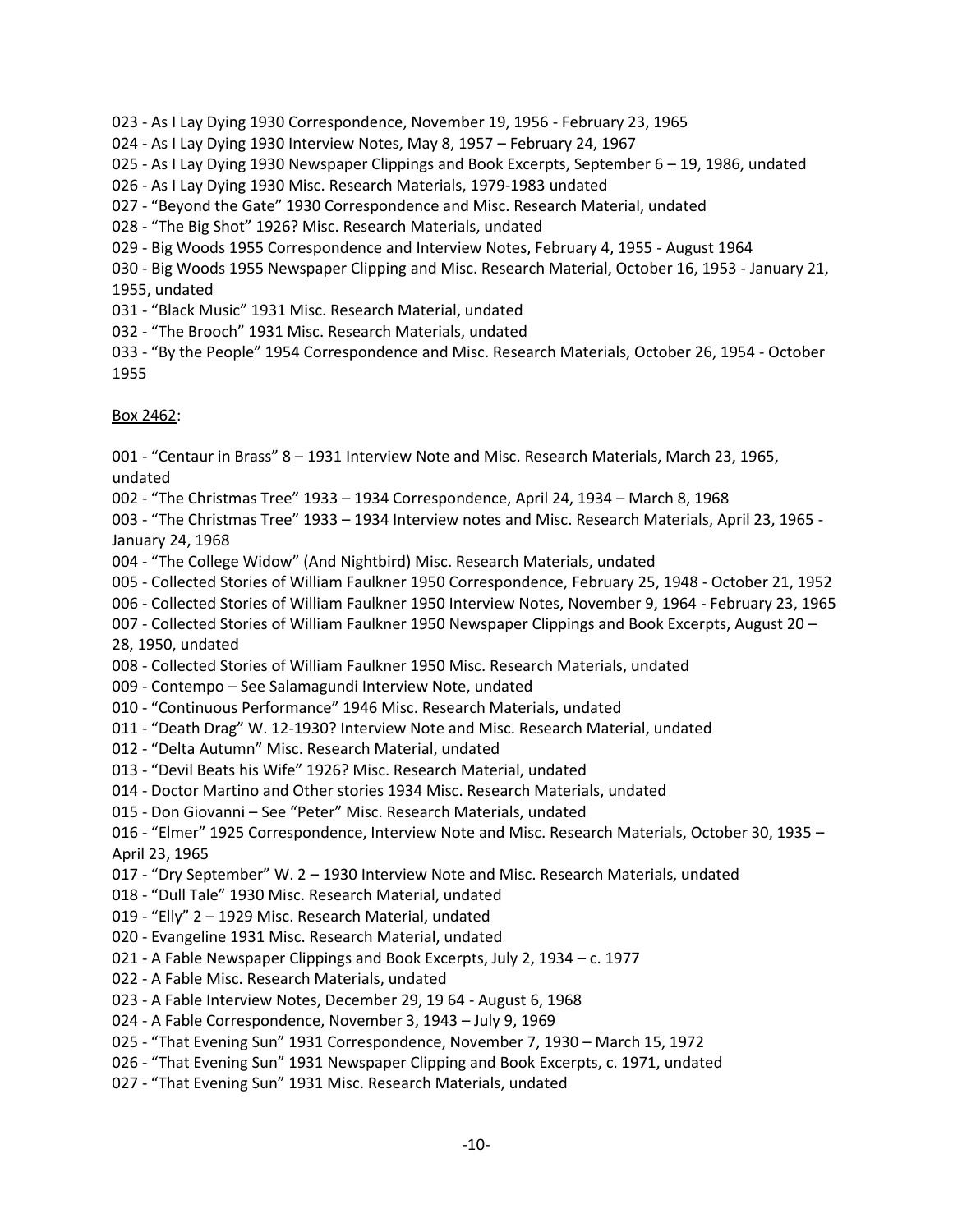028 - "Spotted Horses" 6 – 1931 Correspondence, Interview Note and Misc. Research Materials, November 27, 1965, undated

029 - "There was a Queen" 1933 Misc. Research Material, undated

030 - These Thirteen 9 – 1931 Interview Note and Misc. Research Materials, May 13, 1931 - December 28, 1966

- 031 "Thrift" 1930 Newspaper Clippings and Misc. Research Materials, c. 1930, undated
- 032 The Town 1957 Correspondence, August 25, 1956 August 16, 1960
- 033 The Town 1957 Interview Notes, December 30, 1954 August 13, 1968
- 034 The Town 1957 Newspaper Clippings and Book Excerpts May 6, 1957 November 29, 1964
- 035 The Town 1957 Misc. Research Materials, undated
- 036 "Turn About" 1932 Correspondence, Interview Note and Misc. Research Materials, March 28, 1965, undated
- 037 "Uncle Willy" 1935 Misc. Research Materials, undated

Box 2463:

- 001 The Unvanquished 1938 Correspondence, December 28, 1936 August 2, 1966
- 002 The Unvanquished 1938 Interview Notes, March 28, 1965 November 14, 1966
- 003 The Unvanquished 1938 Book Excerpts and Misc. Research Materials, undated
- 004 "Vision in Spring" 1921 Misc. Research Material, undated
- 005 "Was"; "Almost" Misc. Research Materials, undated
- 006 "Wash" 1934 Misc. Research Materials. Undated
- 007 "Wild Palms" 1937 1938 Correspondence and Misc. Research Materials, November 30, 1981 –
- April 7, 1982
- 008 The Wild Palms 1939 Correspondence, April 1, 1938 December 3, 1957
- 009 The Wild Palms 1939 Interview Notes, January 7, 1964 November 12, 1966
- 010 The Wild Palms 1939 Newspaper Photocopy and Book Excerpts, April 1927 May 1972
- 011 The Wild Palms 1939 Misc. Research Materials, undated
- 012 The Wishing Tree 1927 Correspondence, January 2, 1959 February 7, 1968
- 013 The Wishing Tree 1927 Interview Notes, October 27, 1964 August 6, 1968
- 014 The Wishing Tree 1927 Misc. Research Materials, undated
- 015 "With Caution and Dispatch" 1932, 1940, 1948 Misc. Research Materials, undated
- 016 Greenville, Miss. Correspondence, November 5, 1965 March 18, 1972
- 017 Greenville, Miss. Misc. Research Materials, undated
- 018 New York Correspondence, January 14, 1964 December 11, 1983
- 019 New York Misc. Research Materials, undated
- 020 New York Trip Correspondence, February 22 March 10, 1974
- 021 New York Trip Misc. Research Materials, undated
- 022 Oxford Working File Correspondence, January 25, 1965 November 25, 1971
- 023 Oxford Working File Interview Notes, November 23 24, 1965
- 024 Oxford Working Files Misc. Research Materials, undated
- 025 Pascagoula File Correspondence, February 26, 1965 July 31, 1972
- 026 Pascagoula File Misc. Research Materials, undated
- 027 Texas and Mexico Correspondence, January 9, 1965 January 15, 1986
- 028 Texas and Mexico Misc. Research Materials, undated
- 029 Algonquin People Correspondence and Interview Note, September 21, 1965 September 24, 1970
- 030 Algonquin People Misc. Research Materials, undated
- 031 Washington [D.C.] Correspondence, March 12, 1965 February 9, 1967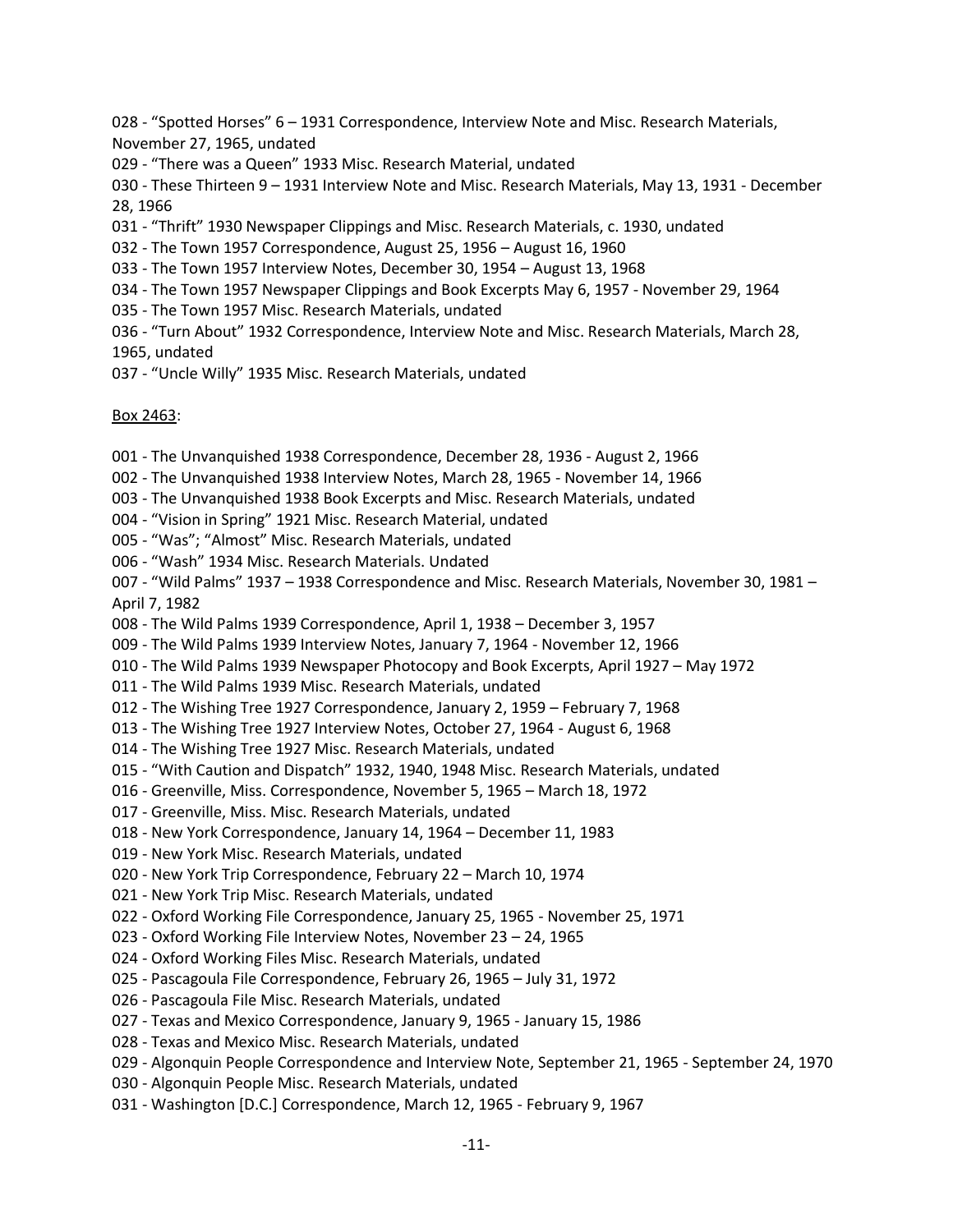032 - Washington [D.C.] Misc. Research Materials, undated

#### Box 2464:

- 001 Miscellaneous Short Speeches and Papers Correspondence, November 7, 1966
- 002 Miscellaneous Short Speeches and Papers Misc. Research Materials, undated
- 003 Univ. of VA, W.F., Miss. Misc. Research Material [1 of 2], undated
- 004 Univ. of VA, W.F., Miss. Misc. Research Material [2 of 2], undated
- 005 Copies of Lectures Correspondence and Newspaper Clippings, January 28, 1985 April 21, 1986
- 006 Copies of Lectures Misc. Research Materials [1 of 2], undated
- 007 Copies of Lectures Misc. Research Materials [2 of 2], undated
- 008 Lectures 1980 Correspondence (TO JB), November 1, 1978 March 8, 1988
- 009 Lectures 1980 Correspondence (FROM JB), October 23, 1978 December 9, 1984
- 010 Lectures 1980 Newspaper Clippings, May 6 12, 1980
- 011 Lectures 1980 Misc. Research Materials, undated
- 012 "One Way to Catch a Horse" Misc. Research Materials, undated

#### Box 2465:

- 001 Bibliography of WF's Short Fiction Misc. Research Materials, c. 1971, undated
- 002 Faulkner Lectures Texts Correspondence, October 13, 1987 April 6, 1988
- 003 Faulkner Lectures Texts Misc. Research Materials [1 of 3], undated
- 004 Faulkner Lectures Texts Misc. Research Materials [2 of 3], undated
- 005 Faulkner Lectures Texts Misc. Research Materials [3 of 3], undated
- 006 Symposium 1979 Correspondence, July 26, 1945 April 7, 1977
- 007 Symposium 1979 Correspondence (TO JB), March 24, 1969 August 6, 1979
- 008 Symposium 1979 Correspondence (FROM JB), March 7, 1969 August 29, 1979
- 009 Symposium 1979 Newspaper Clippings, October 18, 1972 November 19, 1975
- 010 Symposium 1979 Misc. Research Materials, c. 1969 c. 1979

## Box 2466:

- 001 WF Symposium 1982 Book Excerpts and Misc. Research Materials, c. 1981, undated
- 002 Symposium 1979 II Correspondence, February 2, 1979 May 13, 1980
- 003 Symposium 1979 II Misc. Research Materials, undated
- 004 WF Symposium 1982 Correspondence, November 2, 1981 May 25, 1983
- 005 France Correspondence, September 13, 1979 May 27, 1980
- 006 France Misc. Research Materials, undated
- 007 Muna Lee Newspaper Clippings, May 27, 1952 August 6, 1967
- 008 Muna Lee Magazine and Book Excerpts, c. 1952 c. 1974
- 009 Muna Lee Misc. Research Materials, undated
- 010 Misc. clippings; Muna Lee. [1 of 2]
- 011 Misc. clippings; Muna Lee. [2 of 2]
- 012 William Faulkner Correspondence and Misc. Research Material, undated
- 013 William Faulkner Newspaper Clippings, November 3, 1950 January 16, 1964
- 014 Papers on WF Correspondence, October 6, 1983
- 015 Papers on WF Misc. Research Materials, 1983, undated
- 016 Ole Miss Conference and Workshop Correspondence, September 1, 1974 January 20, 1976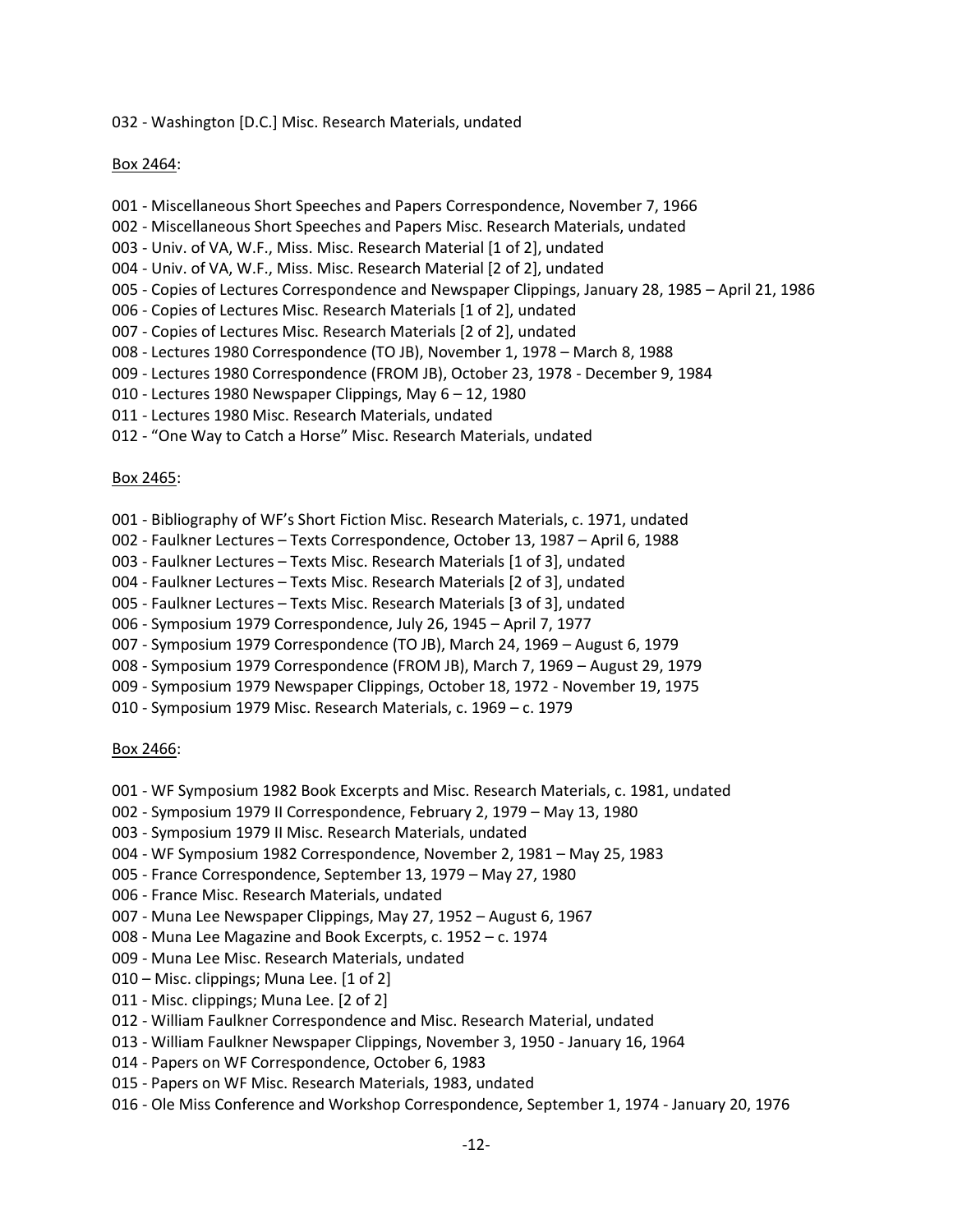016 - Ole Miss Conference and Workshop Newspaper Clippings, June 9, 1974 – August 19, 1975 017 - Ole Miss Conference and Workshop Misc. Research Materials, 1974, Jun. 9 – 1975, Aug 19

# **Shelf 4**

# Box 2467:

- 001 Ole Miss Trip/Publicity Correspondence (TO JB), February 25 November 2, 1974
- 002 Ole Miss Trip/Publicity Correspondence (FROM JB), March 28, 1974 January 8, 1975
- 003 Ole Miss Trip/Publicity Newspaper Clippings and Book Photocopies, July 1974, undated
- 004 Ole Miss Trip/Publicity Misc. Research Materials, undated
- 005 Ole Miss Trip/Publicity Misc. Research Materials, 1974, Aug; Undated
- 006 WF's Poetry Correspondence, September 25, 1962 September 16, 1963
- 007 WF's Poetry Misc. Research Materials, Undated
- 008 WF's Transcripts Interview Note, undated
- 009 WF's Transcripts Correspondence and Misc. Research Materials, November 19, 1962, undated
- 010 Faulkner Library Catalogue Newspaper Clipping, Book Excerpt and Photocopies, Dec. 8, 1963 December 1969
- 011 Faulkner Library Catalogue Correspondence (TO JB), August 14, 1963 October 8, 1971
- 012 Faulkner Library Catalogue Misc. Research Materials, undated
- 013 Faulkner Library Catalogue Correspondence (FROM JB), September 22, 1963 October 4, 1971
- 014 Edited T.S. Interview Notes, February 26 May 6, 1958
- 015 Stockholm Correspondence, January 10, 1964 February 27. 1966
- 016 Stockholm Misc. Research Materials, undated

## Box 2468:

- 001 Yugoslavia and Greece Correspondence, December 18, 1963 August 01, 1972
- 002 Yugoslavia and Greece Misc. Research Materials, undated
- 003 Paris Correspondence, January 2, 1963 June 24, 1964
- 004 Paris Misc. Research Materials, undated
- 005 Oxford Newspapers 1945-1963 [1 of 2]
- 006 Oxford Newspapers 1949-1965 [2 of 2]
- 007 Unedited Sessions Interview Notes and Transcripts of William Faulkner Class Session [1 of 2], c. 1957 – c. 1958
- 008 Unedited Sessions Interview Notes and Transcripts of William Faulkner Class Session [2 of 2], c.
- 1957 c. 1958

## Box 2469:

- 001 Unedited Sessions Misc. Research Materials, undated
- 002 Faulkner Biography 1963 Correspondence, July 23 December 12, 1963
- 003 Faulkner Biography 1963 Correspondence (TO JB), April 24 December 17, 1963
- 004 Faulkner Biography 1963 Correspondence (FROM JB), April 30 December 23, 1963
- 005 Faulkner Biography 1963 Misc. Research Materials
- 006 Faulkner Biography 1964 Correspondence, July 30 November 3, 1964
- 007 Faulkner Biography 1964 Correspondence (FROM JB) [1 of 2], January 2 October 5, 1964
- 008 Faulkner Biography 1964 Correspondence (FROM JB) [2 of 2], October 6 December 22, 1964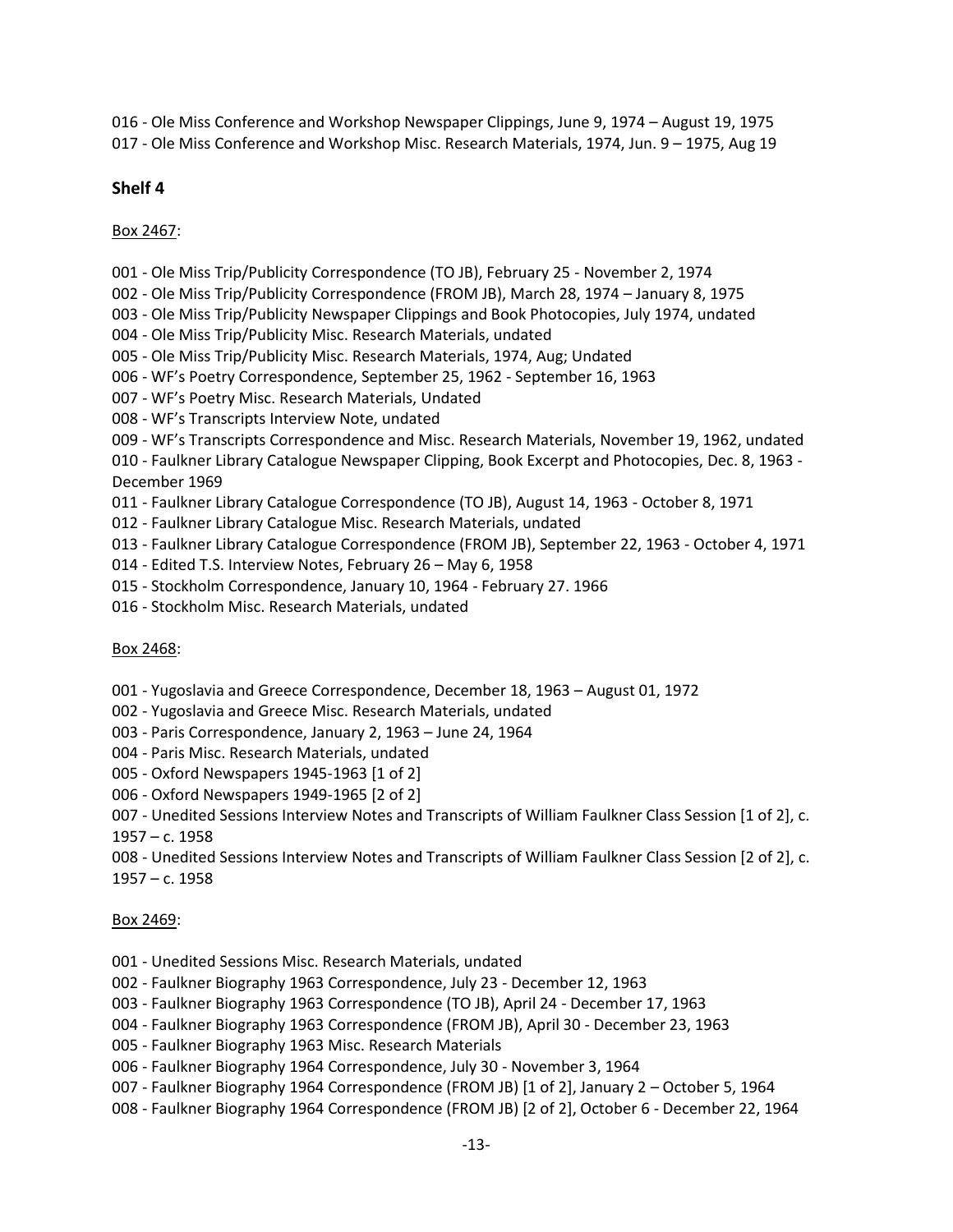- 009 Faulkner Biography 1964 Correspondence (TO JB) [1 of 2], January 9 July 24, 1964
- 010 Faulkner Biography 1964 Correspondence (TO JB) [2 of 2], August 13 December 19, 1964
- 011 Faulkner Biography 1964 Interview Note, November 19, 1966
- 012 Faulkner Biography 1964 Misc. Research Materials, 1964
- 013 Faulkner Biography 1965 Correspondence (TO JB), December 16, 1964 December 5, 1965

## Box 2470:

- 001 Faulkner Biography 1965 Correspondence (FROM JB), January 4 December 21, 1965
- 002 Faulkner Biography 1965 Misc. Research Materials, undated
- 003 Faulkner Biography 1966 Correspondence, February 21 September 19, 1966
- 004 Faulkner Biography 1966 Correspondence (TO JB), January 20 December 28, 1966
- 005 Faulkner Biography 1966 Correspondence (FROM JB), January 5 December 26, 1966
- 006 Faulkner Biography 1967 Correspondence (FROM JB), January 2 December 19, 1967
- 007 Faulkner Biography 1967 Correspondence (TO JB), December 29, 1966 December 14, 1967
- 008 Faulkner Biography 1966 Misc. Research Materials
- 009 Faulkner Biography 1967 Misc. Research Materials, August 1965
- 010 Faulkner Biography 1968 Correspondence (TO JB)

# Box 2471:

- 001 Faulkner Biography 1968 Correspondence (FROM JB)
- 002 Faulkner Biography 1968 Misc. Research Materials, undated
- 003 Faulkner Biography 1969 Correspondence
- 004 Faulkner Biography 1969 Correspondence (TO JB)
- 005 Faulkner Biography 1969 Correspondence (FROM JB)
- 006 Faulkner Biography 1969 Misc. Research Materials, undated
- 007 Faulkner Biography 1970 Correspondence, August 10 September 8, 1970
- 008 Faulkner Biography 1970 Correspondence (TO JB), January 7 December 22, 1970
- 009 Faulkner Biography 1970 Correspondence (FROM JB), January 19 November 9, 1970
- 010 Faulkner Biography 1970 Misc. Research Materials, undated
- 011 Faulkner Biography 1971 Correspondence (TO JB), January 23 December 8, 1971
- 012 Faulkner Biography 1971 Correspondence (FROM JB), February 2 December 6, 1971
- 013 Faulkner Biography 1971 Misc. Research Materials
- 014 Faulkner Biography 1972 Correspondence (TO JB), January 24, 1972 January 5, 1973
- 015 Faulkner Biography 1972 Correspondence (FROM JB), February 24 November 20, 1972
- 016 Faulkner Biography 1972 Misc. Research Materials
- 017 Faulkner Biography 1973 & 1974 Correspondence (TO JB), January 25, 1973 February 28, 1974
- 018 Faulkner Biography 1973 & 1974 Correspondence (FROM JB), March 8 November 26, 1973
- 019 Faulkner Biography 1973 & 1974 Misc. Research Materials, 1962-1971
- 020 Richard P. Adams Correspondence (TO), November 21, 1965 January 5, 1970
- 021 Richard P. Adams Correspondence (FROM), January 12, 1966 September 6, 1967
- 022 Richard P. Adams Misc. Research Materials, undated
- 023 Joan William Bower Correspondence (FROM), March 22, 1967 February 16, 1973
- 024 Joan Williams Bower Misc. Research Materials, July 23, 1964 May 1980
- 025 Joan William Bower Correspondence (TO), October 24, 1964 February 2, 1974

Box 2485: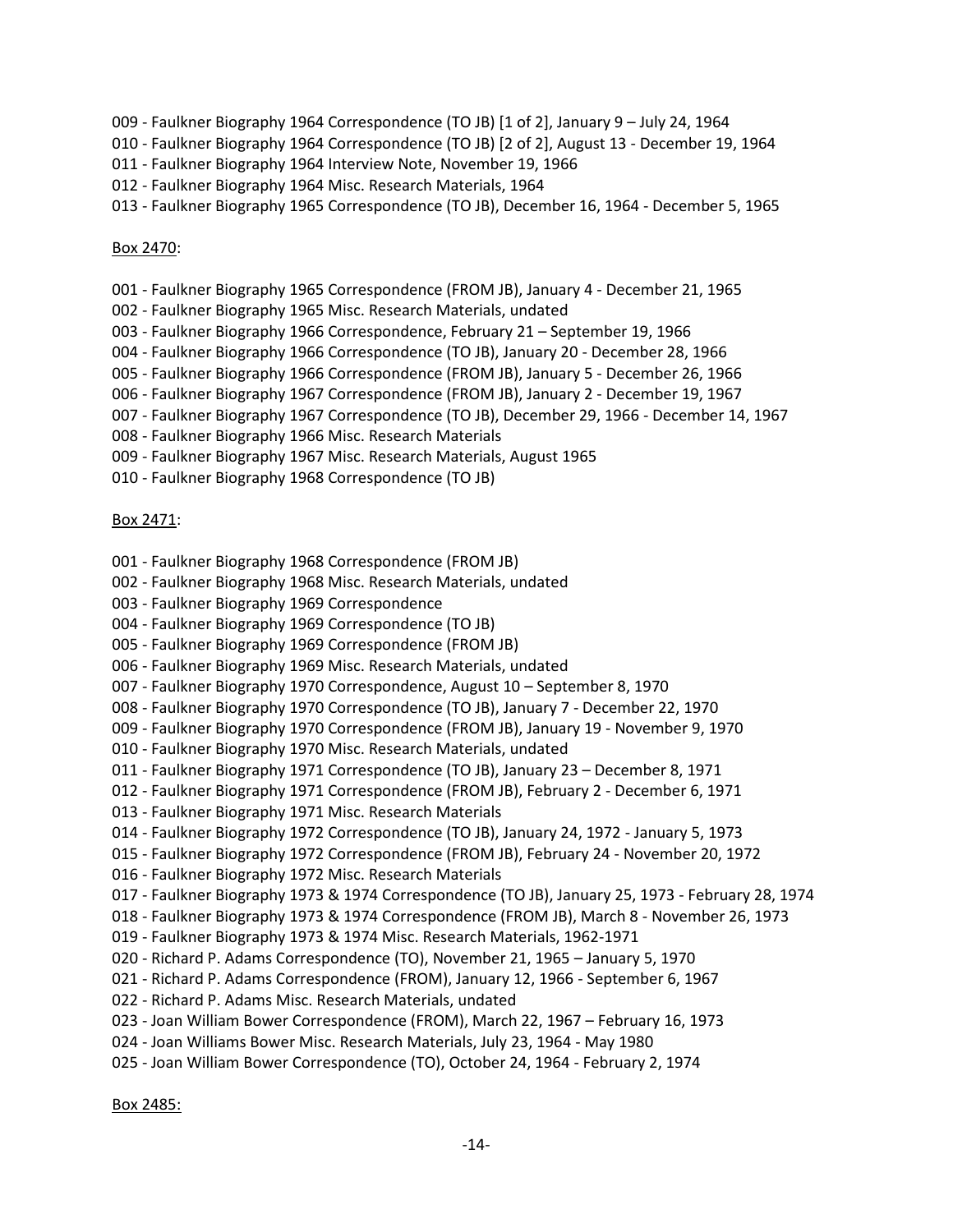001 - Lillian Hellman Correspondence (TO), September 17, 1965 - January 6, 1966

002 - Lillian Hellman Correspondence (FROM), October 11 – 29, 1965

003 - Carlos Baker Correspondence (TO), February 19, 1964 - September 21, 1981

- 004 Carlos Baker Correspondence (FROM), February 24, 1964 September 25, 1981
- 005 Carlos Bakers Misc. Research Material, undated
- 006 Mr. and Mrs. [Dorothy] Saxe Commins Correspondence (FROM), January 1, 1967 May 30, 1974
- 007 Mr. and Mrs. [Dorothy] Saxe Commins Correspondence (TO), February 9, 1967 June 23, 1974

008 - Mr. and Mrs. [Dorothy] Saxe Commins Interview Notes and Misc. Research Materials, August 2 - December 29, 1964

009 - Louis Cochran Correspondence (TO), October 4, 1962 – April 23, 1968

- 010 Louis Cochran Correspondence (FROM), October 6, 1962 May 9, 1968
- 011 Eric James Devine Correspondence (TO), July 27, 1965 December 27, 1979
- 012 Eric James Devine Correspondence (FROM), August 17, 1965 August 3, 1981
- 013 Eric James Devine Misc. Research Materials, undated
- 014 Mrs. Robert K. Haas Correspondence (TO), February 1940 January 6, 1969
- 015 Mrs. Robert K. Haas Correspondence (FROM), December 22, 1964 January 18, 1969
- 016 Mrs. Robert K. Haas Misc. Research Materials, January 2, 1964
- 017 Linton Massey Correspondence (FROM) January 7, 1967 May 26, 1974
- 018 Linton Massey Correspondence (TO) August 20, 1968 March 29, 1974
- 019 Linton Massey Misc. Research Materials, August 20, 1970
- 020 Leon Howard Correspondence (TO) May 18, 1965 June 23, 1982
- 021 Leon Howard Correspondence (FROM) May 21, 1965 April 4, 1982
- 022 Leon Howard Misc. Research Materials, undated
- 023 Mack Reed Correspondence (TO) January 2, 1966 March 7, 1968
- 024 Mack Reed Correspondence (FROM) September 16, 1964 March 18, 1968
- 025 Mack Reed Interview Notes and Misc. Research Materials, August 1964

# **Shelf 5**

## Box 2472:

- 001 Elizabeth Langhorn
- 002 Bob Buckner
- 003 William Spratling
- 004 Larry Thompson
- 005 Von Auw, Ivan
- 006 Glick and Baird
- 007 Webb, Jim
- 008 Misc. brief correspondence [list inside] [1 of 2]
- 009 Misc. brief correspondence [list inside] [2 of 2]
- 010 Revisions & Correspondence III [1 of 2]

# Box 2473:

- 001 Revisions & Correspondence III [2 of 2]
- 002 Permissions, 2 Vol.
- 003 Revisions II
- 004 Miscellaneous Material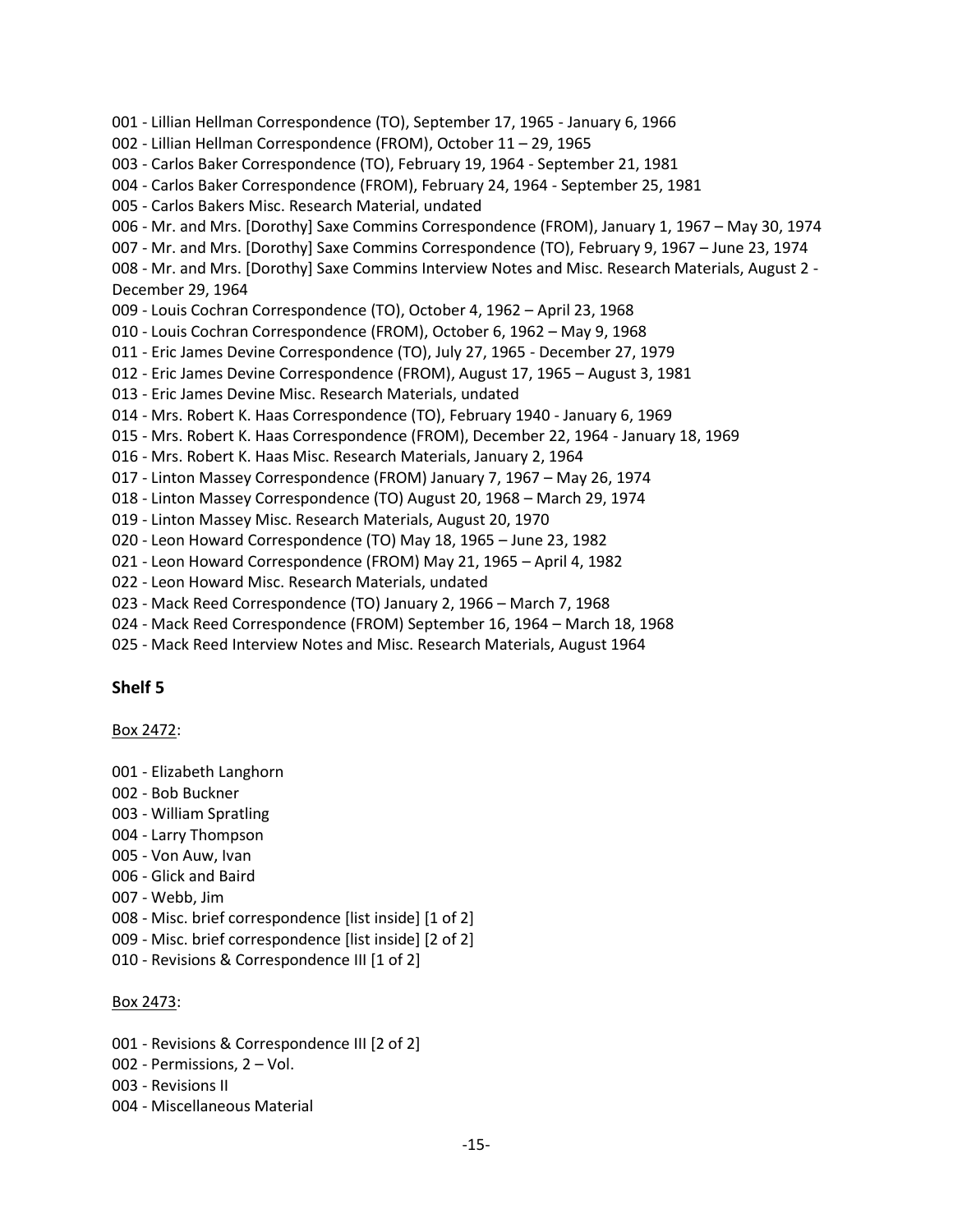005 - Notes for Revisions

Box 2474:

001 - Transcribed notes 1964 002 - Transcribed notes 1965 003 - Transcribed notes 1966 [1 of 2] 004 - Transcribed notes 1966 [2 of 2] 005 - Transcribed notes 1967 006 - Transcribed notes 1968 007 - Miscellaneous [1 of 2]

#### Box 2475:

001 - Miscellaneous [2 of 2]

002 - New William Faulkner Material I [1 of2]

003 - New William Faulkner Material I [2 of 2]

004 - New William Faulkner Material II [1 of 2]

005 - New William Faulkner Material II [2 of 2]

006 - Michigan State notebook & locator for files

Box 2476:

001 - 1904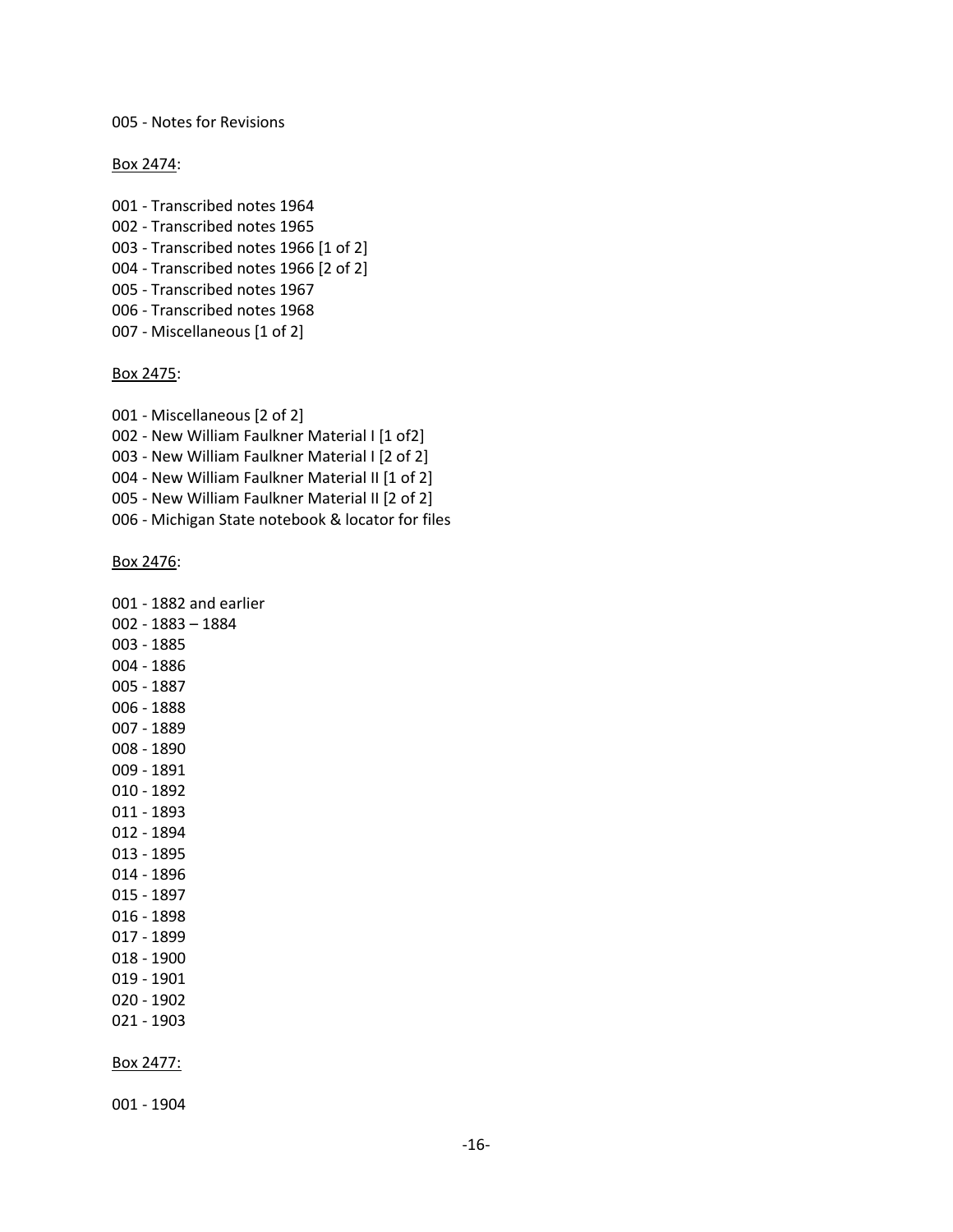002 - 1905 003 - 1906 004 - 1907 005 - 1908 006 - 1909 007 - 1910 008 - 1911 009 - 1912 010 - 1913 011 - 1914 012 - 1915 013 - 1916 **Shelf 6** Box 2478: 001 - 1917 002 - 1918 003 - Royal Air Force 004 - 1919 005 - 1920 [1 of 2] 006 - 1920 [2 of 2] 007 - 1921 008 - 1922 Box 2479: 001 - 1923 002 - 1924 003 - 1925 [1 of 2] 004 - 1925 [2 of 2] 005 - 1925 – Europe & return 006 - William Faulkner European letters & cards 007 - 1926 008 - 1927 Box 2480: 001 - 1928 002 - 1929 003 - 1930 004 - 1931 [1 of 2] 005 - 1931 [2 of 2] 006 - 1932 [1 of 2] Box 2481: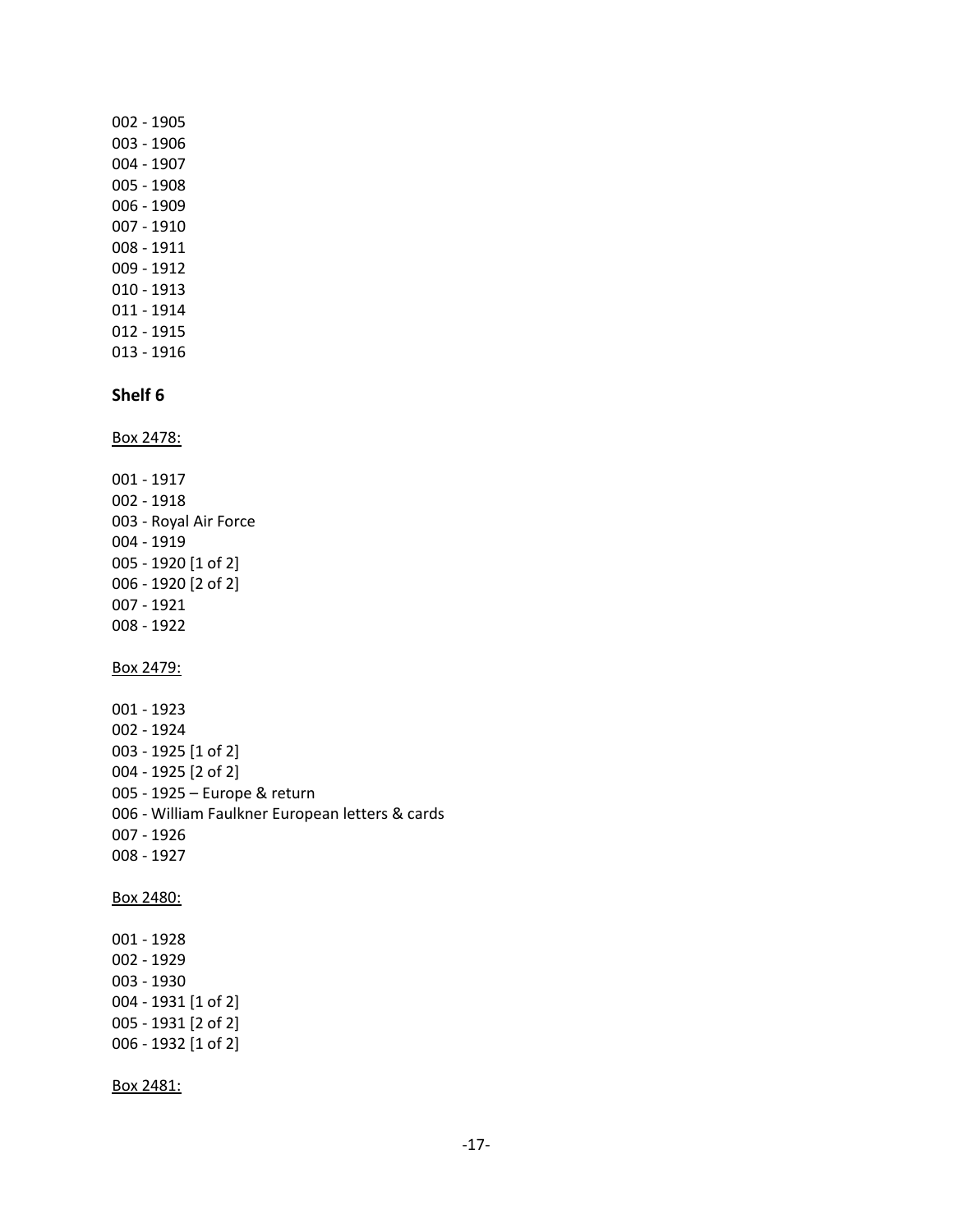```
001 - 1932 [2 of 2]
002 - Grabhorn Press The Sound and the Fury 1932 – 1935
003 – 1933 [1 of 2] 
004 - 1933 [2 of 2]
005 - 1934
006 - 1935 [1 of 2]
007 - 1935 [2 of 2]
Box 2482:
001 - 1936 [1 of 2]
002 - 1936 [2 of 2]
003 - 1937
004 - 1938
005 - 1939
006 - 1940 [1 of 2]
007 - 1940 [2 of 2]
Box 2483:
001 - 1941
002 - 1942 [1 of 2]
003 - 1942 [2 of 2]
004 - 1943
005 - 1944 [1 of 2]
Shelf 7
Box 2484:
001 - 1944 [2 of 2] 
002 - 1945 [1 of 2]
003 - 1945 [2 of 2]
004 - 1946
005 - 1946 [2 of 2]
006 - 1947
001 - 1948
Box 3183:
002 - The Minmagary 1948 
001 - Intruder in the Dust + Oxford
002 - Nobel Prize [1 of 2]
003 - Nobel Prize [2 of 2]
004 - Manuscript of Nobel Prize
005 - Nobel Duplicates
006 - 1949
007 - 1950 [1 of 2]
```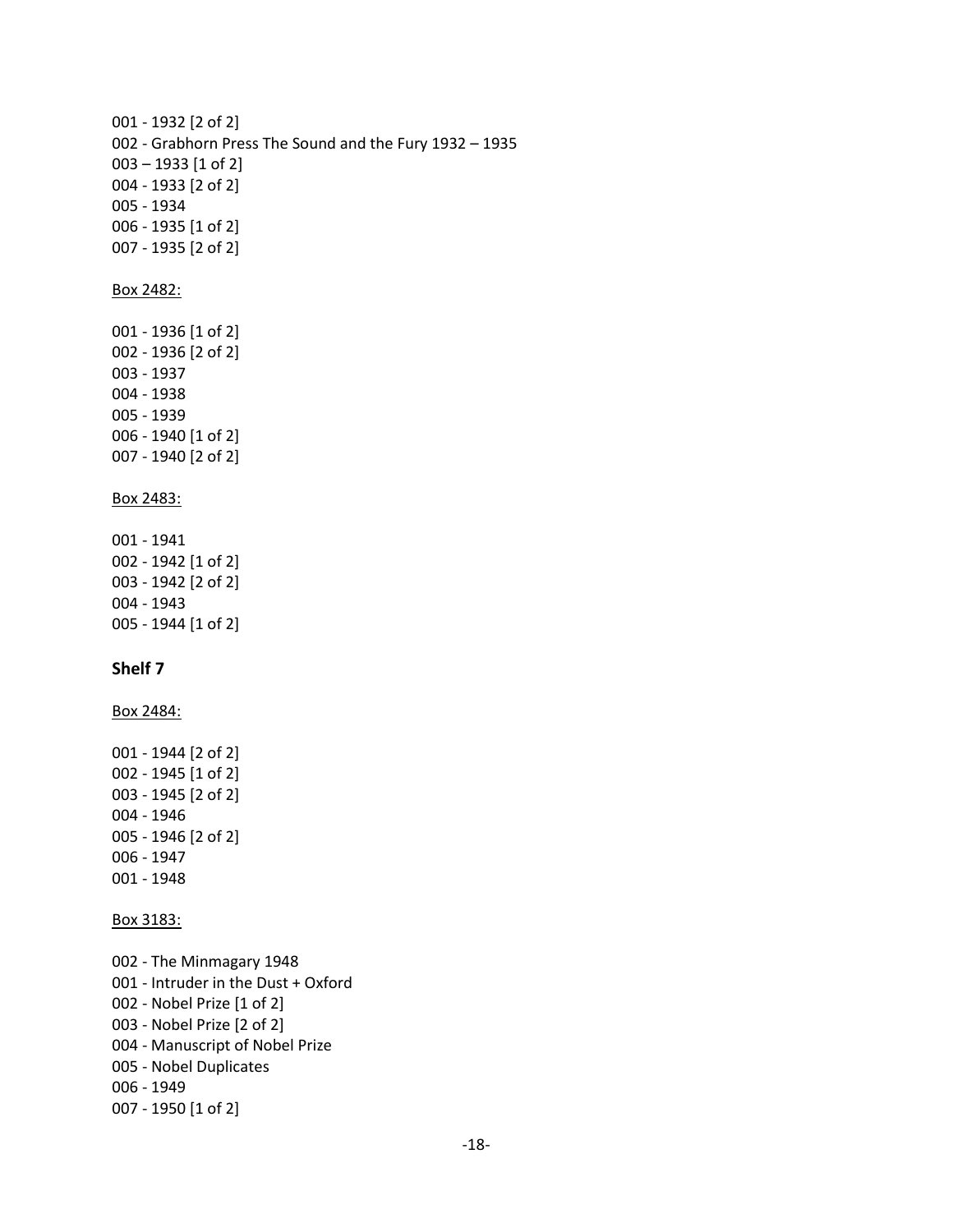008 - 1950 [2 of 2]

Box 3184:

- 001 1951 [1 of 2] 002 - 1951 [2 of 2] 003 - 1952 [1 of 2] 004 - 1952 [2 of 2] 005 - 1953 [1 of 2] 006 - 1953 [2 of 2] Box 3185: 001 - 1954 [1 of 2] 002 - 1954 [2 of 2] 003 - Peru, Brazil 1954 004 - 1955 [1 of 2] 005 - 1955 [2 of 2] 006 - Japan 1955 [1 of 2] 007 - Japan 1955 [2 of 2] Box 3186: 001 - Iceland 1955
- 002 Germany 1955 004 - London 1955 003 - France 1955 005 - Italy 1955 006 - Philippines 1955 007 - People to People Committee, 1956 008 - 1956 [1 of 2] 009 - 1956 [2 of 2] 010 - 1957 [1 of 2] 011 - 1957 [2 of 2]

Box 3187:

001 - Greece 1957 002 - 1958 [1 of 2] 003 - 1958 [2 of 2] 004 - 1959 [1 of 2] 005 - 1959 [2 of 2] 006 - Denver UNESCO 1959 007 - 1960 008 - Venezuela 1961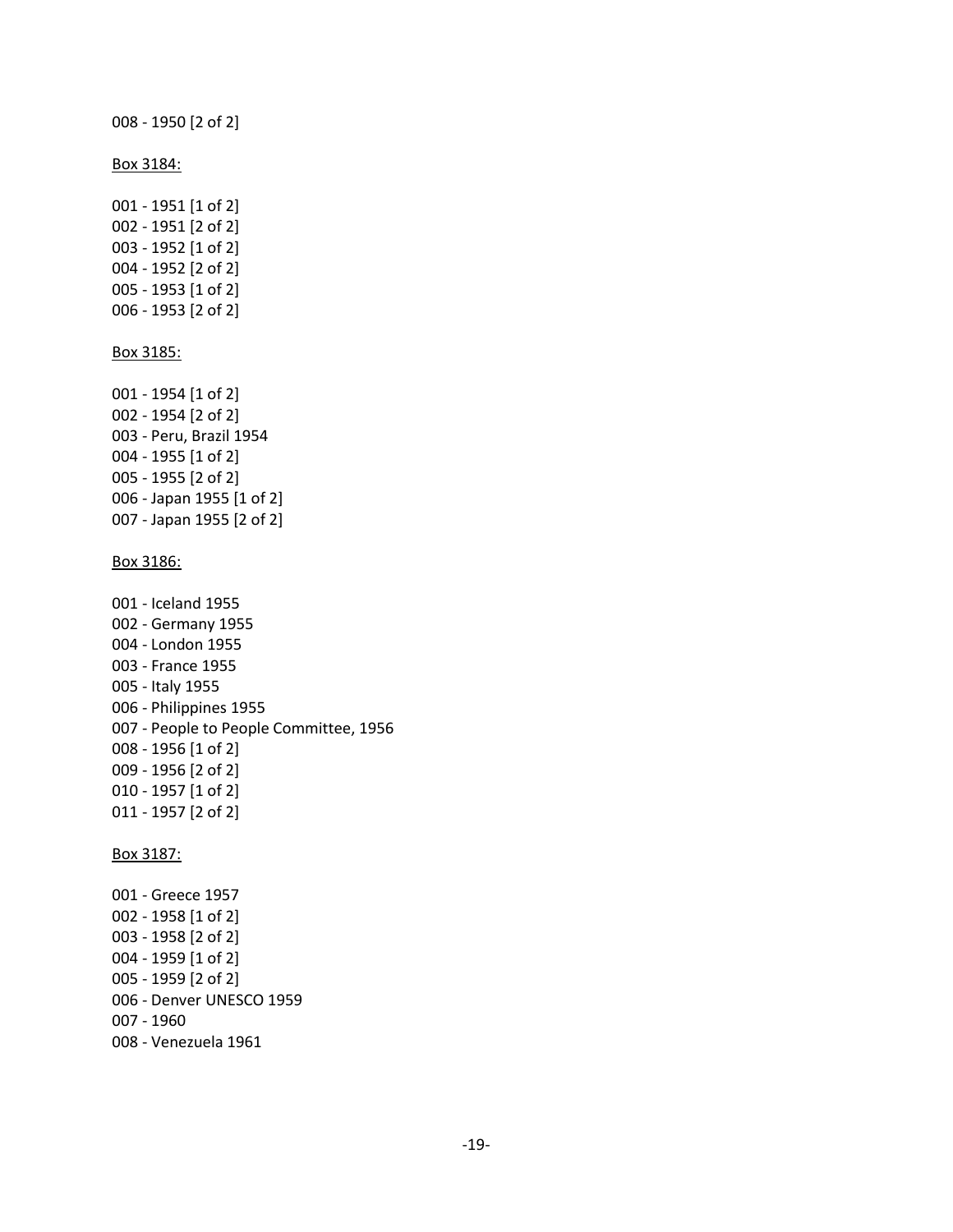### **Shelf 8**

Box 3188:

001 - 1961 [1 of 2] 001 - 1961 [2 of 2] 003 - 1962 [1 of 3] 004 - 1962 [2 of 3] 005 - 1962 [3 of 3] 006 - 1963 007 - Hollywood Working File, 1932-1966 008 - Hollywood Correspondence [1 of 2], 1964 - 1965 009 - Hollywood Correspondence [2 of 2], 1966 - 1970 + undated 010 - New Orleans, 1964 - 1977 011 – Memphis, 1965 - 1966

Box 3189:

- 001 Notes on Works Read, 1960-1968 002 - Sending Schedule, Correspondence, + Harper's, 1976 003 - List of Rowan Oak Manuscripts, 1982 004 - Rowan Oak, 1963-1969 005 - Oxford Phone Book 1976 006 - Oxford + Lafayette County + Miss. [1 of 2], 1963 - 1974 007 - Oxford + Lafayette County + Miss. [2 of 2], 1912-1983 008 - William Faulkner Biography [1 of 3], 1968 - 1987 009 - William Faulkner Biography [2 of 3], 1967
- 010 William Faulkner Biography [3 of 3], 1971 1989

Box 3190:

- 001 Essays M-Z [1 of 2], undated
- 002 Essays M-Z [2 of 2], undated
- 003 Chronology + Notes Vol. I, 1986
- 004 Library of America [Library of America] Faulkner Volume I, 1984
- 005 Volume II and Library of America, 1986 1989
- 006 Library of America Faulkner Volume II, 1987 1989
- 007 The Library of America [1 of 3], 1984 1987

#### Box 3191:

- 001 Library of America [2 of 3], 1983 1984
- 002 Library of America [3 of 3], 1982 1986
- 003 Soldiers' Pay (Garland), 1981 1986
- 004 Mosquitos (Garland), 1984 1986
- 005 Short Stories (Garland) [1 of 2], 1982-1986
- 006 Short Stories (Garland) [2 of 2], 1984 1985